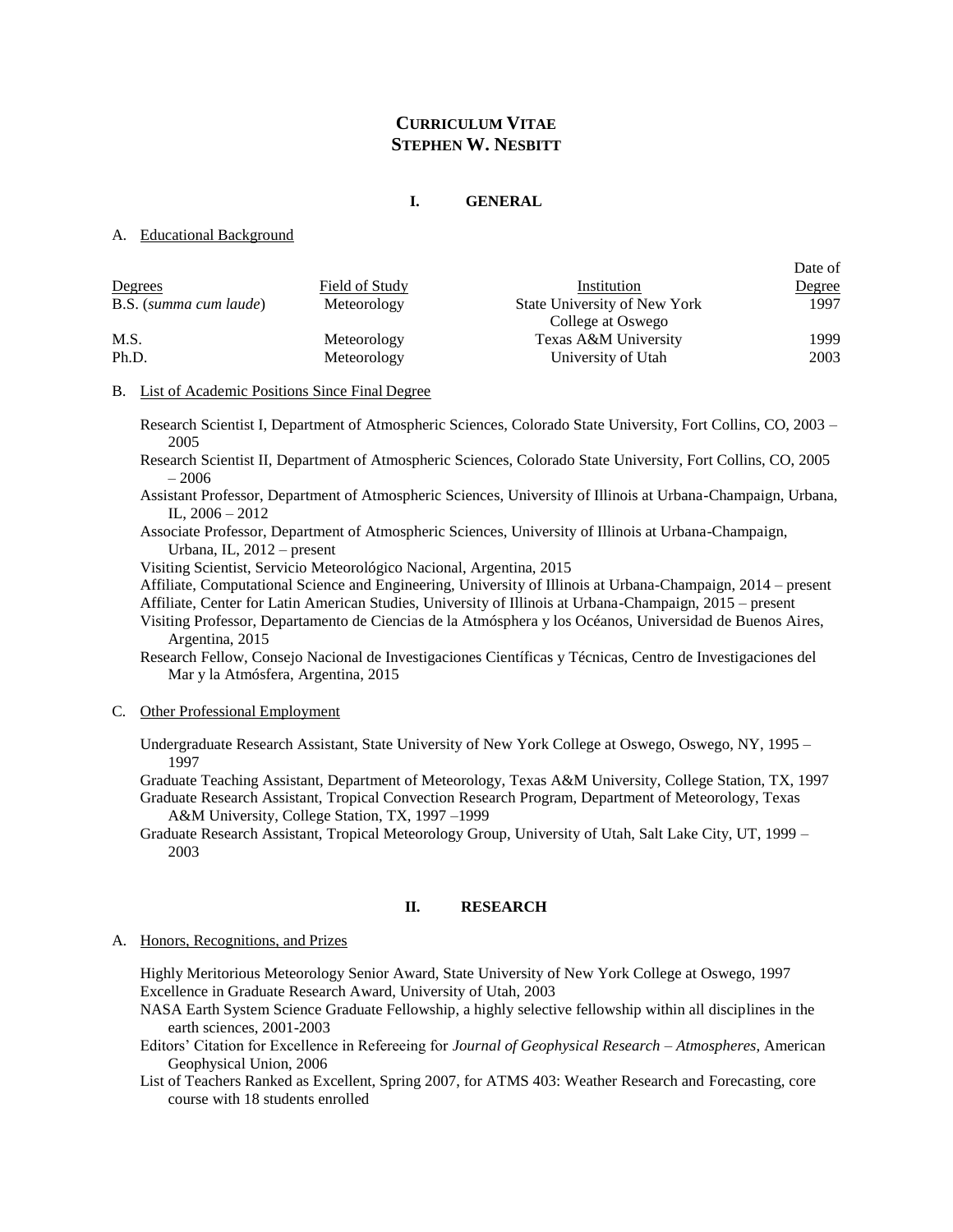- List of Teachers Ranked as Excellent, Fall 2007, for ATMS 403: Weather Research and Forecasting, core course with 11 students enrolled
- NASA New Investigator Award, a highly selective funded award that includes all disciplines within the earth sciences, 2008
- List of Teachers Ranked as Excellent, Fall 2009, for ATMS 406: Tropical Meteorology, elective course with 15 students enrolled
- University of Illinois, College of Liberal Arts and Sciences, Reflective Teaching Seminar, 2010-11 academic year
- NASA Group Achievement Award, *Genesis and Rapid Intensification Project* field campaign, 2011
- Editors' Citation for Excellence in Refereeing for *Journal of Geophysical Research – Atmospheres*, American Geophysical Union, 2011
- Co-Chair, 35th American Meteorological Society Conference on Radar Meteorology, Pittsburgh, PA, September 2011

Honors Council, College of Liberal Arts and Sciences, University of Illinois, 2012-2014 academic year

- Elected chair, Scientific and Technical Advisory Committee on Radar Meteorology, American Meteorological Society, 2013-2016
- List of Teachers Ranked as Excellent, Spring 2013, for ATMS 505: Weather Systems graduate core course with 9 students enrolled
- Program theme lead and organizing committee, 36th American Meteorological Society Conference on Radar Meteorology, Breckenridge, CO, October 2013
- Organizing committee, 8th European Conference on Radar in Meteorology and Hydrology, Garmisch-Partenkirchen, Germany, September 2014
- List of Teachers Ranked as Excellent, Fall 2014, for ATMS 471: Graduate Professional Development, elective course with 11 students enrolled
- Research Fellowship, Consejo Nacional de Investigaciones Científicas y Técnicas, Argentina, Spring semester 2015
- NASA Robert H. Goddard Award, *Global Precipitation Measurement mission* ground validation team for exceptional achievement in science, 2015
- NASA Group Achievement Award, *Global Precipitation Measurement mission* science team, 2015
- Program theme lead and organizing committee, 37th American Meteorological Society Conference on Radar Meteorology, Norman, OK, September 2015

Organizing committee, 8th European Radar and Hydrology Conference, Antalaya, Turkey, October 2016 American Meteorological Society award for Outstanding Service as Member and Chair, Radar Meteorology, 2008-2016, June 2016

B. Invited Lectures and Invited Conference Presentations Since Last Promotion

Intense thunderstorms in the tropics, Local Chapter Meeting, Central Illinois Chapter of the American Meteorological Society, Lincoln, IL, September 2006

Observations and processes within intense thunderstorms, Seminar Series, Illinois State Water Survey, Champaign, IL, September 2006

- Global Precipitation Mission ground validation strategies, Department of Energy Atmospheric Radiation Measurement Cloud Properties Working Group Meeting, Annapolis, MD, October 2006
- North American Monsoon, Science Today Lecture Series, State University of New York College at Oswego, October 2007
- Precipitation processes within the North American Monsoon, World Meteorological Organization Workshop on High Resolution Precipitation Products, Geneva, Switzerland, December 2007
- Satellite studies of monsoon precipitation, Department of Earth Sciences, University of Goa, Goa, India, August 2008
- North American Monsoon, Seminar Series, Department of Atmospheric Sciences, University of Illinois at Urbana-Champaign, October 2008
- High resolution precipitation data and analysis of the North American Monsoon, Second Climate Prediction Program for the Americas Principal Investigator's Meeting, Silver Spring, MD, October 2008
- North American Monsoon, Under threat? Department of Physics and Engineering, Fort Lewis College, April 2010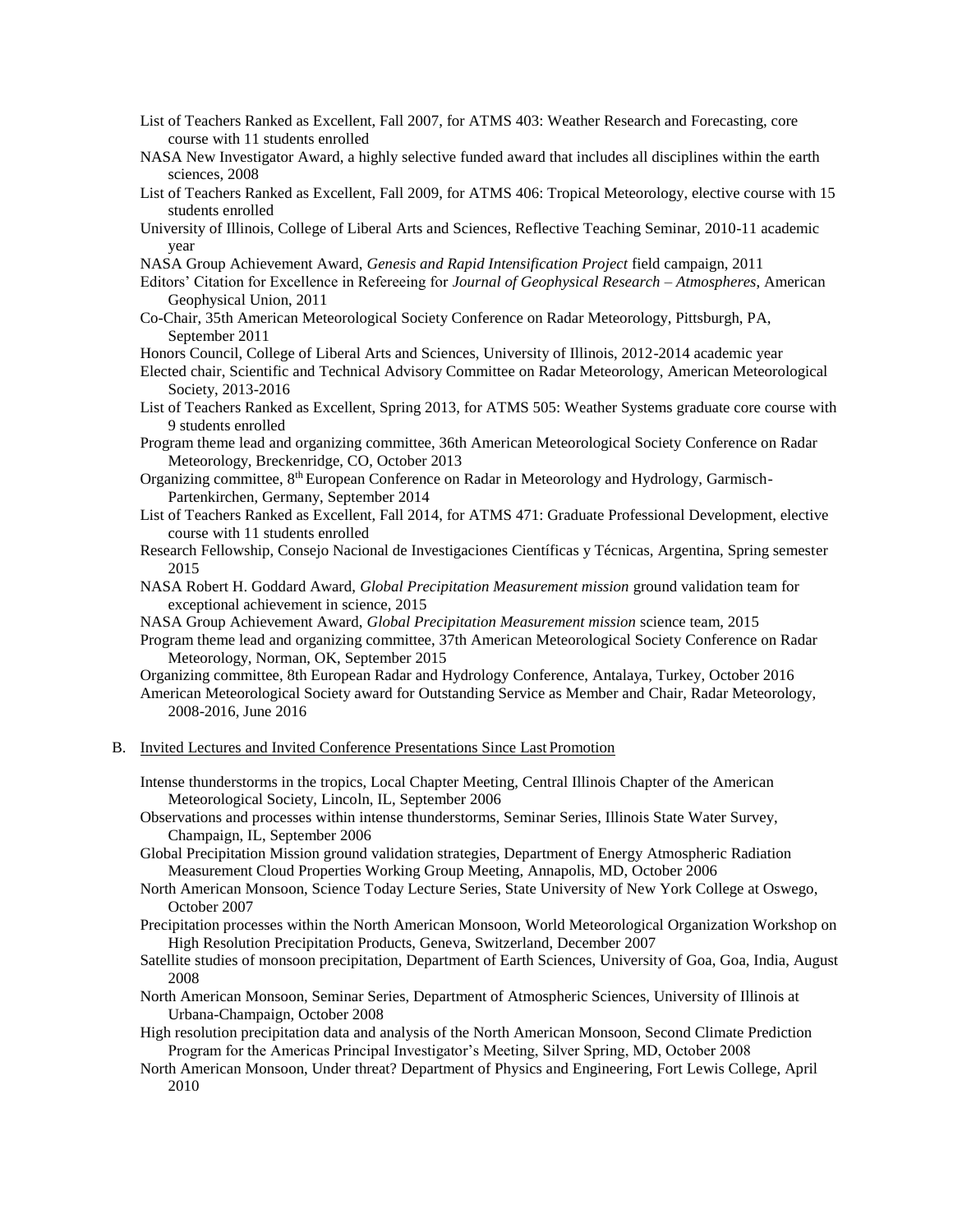- Impact of soil moisture initialization on convection in the North American Monsoon, Department of Civil and Environmental Engineering, University of Illinois at Urbana-Champaign, April 2010
- Impact of soil moisture initialization on convection in the North American Monsoon, Department of Atmospheric Science, University of Utah, June 2010
- Soil moisture feedbacks on deep convection in the North American Monsoon, Max Planck Institute for Meteorology, Hamburg, Germany, October 2010
- Orographic precipitation in conditionally unstable flow, Department of Earth and Atmospheric Science, Purdue University, October 2010
- Orographic precipitation in conditionally unstable flow, Department of Atmospheric Science, Colorado State University, November 2010
- Warm season orographic precipitation, Complex Terrain Workshop, Biosphere 2/University of Arizona, February 2011
- Convective structure of rapidly intensifying tropical cyclones, Department of Meteorology, University of Hawaii, December 2011
- Biosphere-atmosphere interactions in the North American Monsoon, Energy Biosciences Institute, Water Workshop, Chicago, IL, June 2012
- Radar-aircraft synergy in GPM Field Campaign Measurements, 5<sup>th</sup> NASA GPM Ground Validation Workshop, Toronto, Canada, July 2012
- Advanced dual-polarization radar applications, Federal University of Santa Maria, Santa Maria, Rio Grande do Sul, Brazil, December 2012
- NASA Global Precipitation Measurement Mission Ground Validation, Argonne National Laboratory, Chicago, IL, January 2013.
- NASA Global Precipitation Measurement Mission Ground Validation, University of Wisconsin-Madison, Madison, WI, March 2013.
- Microphysics research using matched radar-aircraft analyses, NASA Precipitation Measurement Missions Science Team Meeting, Annapolis, MD, March 2013.
- What we don't know about snow: Snowfall retrieval science in the Global Precipitation Measurement Mission. Department of Atmospheric Sciences, University of Illinois, September 2013.
- What we don't know about snow: Snowfall retrieval science in the Global Precipitation Measurement Mission. Illinois State Water Survey, Prairie Research Institute, University of Illinois, September 2013.
- Science activities of the Global Precipitation Measurement Missions Drop Size Distribution Working Group, 6<sup>th</sup> NASA GPM Ground Validation Workshop, Rome, Italy, November 2013.
- What we don't know about snow: Snowfall retrieval science in the Global Precipitation Measurement Mission. Program on Atmospheres, Oceans, and Climate, Massachusetts Institute of Technology, Cambridge, Massachusetts, November 2013.
- Building the GPM-GV Column from the GPM Cold season Precipitation Experiment. American Geophysical Union Fall Meeting, San Francisco, California, December 2013.
- What we don't know about snow: Snowfall retrieval science in the Global Precipitation Measurement Mission. Department of Atmospheric Sciences, University of North Dakota, Grand Forks, North Dakota, December 2014.
- RELAMPAGO: Remote sensing of Electrification, Lightning, And Meso-scale/micro-scale Processes with Adaptive Ground Observations. Geosciences Division, National Science Foundation, Arlington, Virginia, July 2014.
- RELAMPAGO: Remote sensing of Electrification, Lightning, And Meso-scale/micro-scale Processes with Adaptive Ground Observations. World Meteorological Organization, Working Group on Nowcasting Research, July 2014.
- RELAMPAGO: Remote sensing of Electrification, Lightning, And Meso-scale/micro-scale Processes with Adaptive Ground Observations. Geosciences Division, National Science Foundation, Arlington, Virginia, August 2014.
- RELAMPAGO: Remote sensing of Electrification, Lightning, And Meso-scale/micro-scale Processes with Adaptive Ground Observations. Universidad Nacional de Cuyo, Mendoza, Argentina, April 2015.
- RELAMPAGO: Remote sensing of Electrification, Lightning, And Meso-scale/micro-scale Processes with Adaptive Ground Observations. Universidad Nacional de Córdoba, Cordoba, Argentina, April 2015.
- RELAMPAGO: Remote sensing of Electrification, Lightning, And Meso-scale/micro-scale Processes with Adaptive Ground Observations. Universidad de Buenos Aires, Buenos Aires, Argentina, May 2015.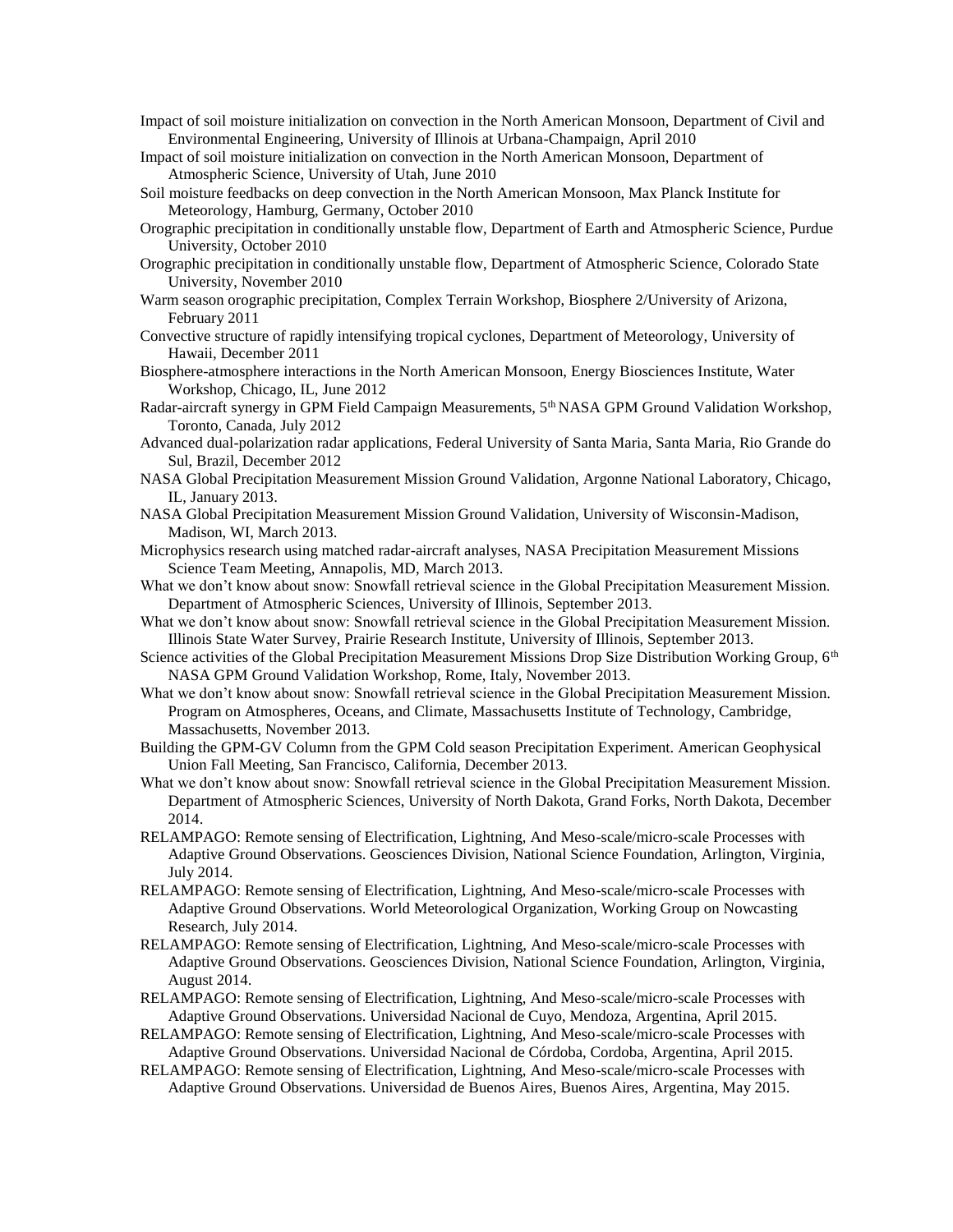- Improving Cold Season Precipitation Retrievals with GPM Ground Validatation Data. 7<sup>th</sup> NASA Global Precipitation Measurement Ground Validation Workshop, Seoul, Korea, May 2015.
- RELAMPAGO: Remote sensing of Electrification, Lightning, And Meso-scale/micro-scale Processes with Adaptive Ground Observations. Conference Keynote Presentation. XII Argentine Congress on Meteorology, Mar del Plata, Argentina, May 2015.
- What we don't know about snow: Snowfall retrieval science in the Global Precipitation Measurement Mission. School of Architecture, Civil, and Environmental Engineering, École Polytechnique Fédéral de Lausanne, Lausanne, Switzerland, June 2015.
- Constraining Global Precipitation Measurement Mission retrievals with GPM Field Campaign observations. NASA Precipitation Measurement Missions Science Team meeting.
- Radar operations during the CACTI field campaign. Atmospheric Radiation Measurement Radar Meeting, Miami, Florida, February 2016.
- Processes, prediction, and societal impacts of intense convection in subtropical South America. Department of Atmospheric Sciences, University of Illinois at Urbana-Champaign, March 2016.
- Processes, prediction, and societal impacts of intense convection in subtropical South America. Environmental Sciences Division, Argonne National Laboratory, March 2016.
- Processes, prediction, and societal impacts of intense convection in subtropical South America. NASA Marshall Space Flight Center and University of Alabama-Huntsville, March 2016.
- CACTI-RELAMPAGO synergy. Atmospheric Radiation Measurement Atmospheric Systems Research Science Team Meeting, Tysons, Virginia, April 2016.
- A critical evaluation of the GPM DPR algorithm assumptions using OLYMPEX data, OLYMPEX Workshop, Seattle, March 2017.
- RELAMPAGO. Atmospheric Radiation Measurement Atmospheric Systems Research Science Team Meeting, Tysons, Virginia, March 2017.
- C. Offices Held in Professional Societies

President-elect, Central Illinois Chapter of the American Meteorological Society, 2007

President, Central Illinois Chapter of the American Meteorological Society, 2007 – 2009

- Member, American Meteorological Society Science and Technology Advisory Committee on Radar Meteorology, 2007 – 2012
- Member of Validation Working Group, International Precipitation Working Group, Coordination Group for Meteorological Satellites, World Meteorological Organization, October 2008 – 2010
- Rapporteur and member of Applications Working Group, International Precipitation Working Group, Coordination Group for Meteorological Satellites, World Meteorological Organization, October 2010 – 2012
- Chair, Scientific and Technical Advisory Committee on Radar Meteorology, American Meteorological Society, 2013 – 2016

Member, Earth Science Council, Universities Space Research Association, 2016 – present

D. Editorships of Journals and Other Learned Publications

Editor, *Journal of Applied Meteorology and Climatology*, American Meteorological Society, 2010 – 2014

E. Grants Received

| Principal Investigator: | Stephen W. Nesbitt                                                          |
|-------------------------|-----------------------------------------------------------------------------|
| Granting Agency:        | National Aeronautics and Space Administration, Global Precipitation Mission |
|                         | <b>Ground Validation Program</b>                                            |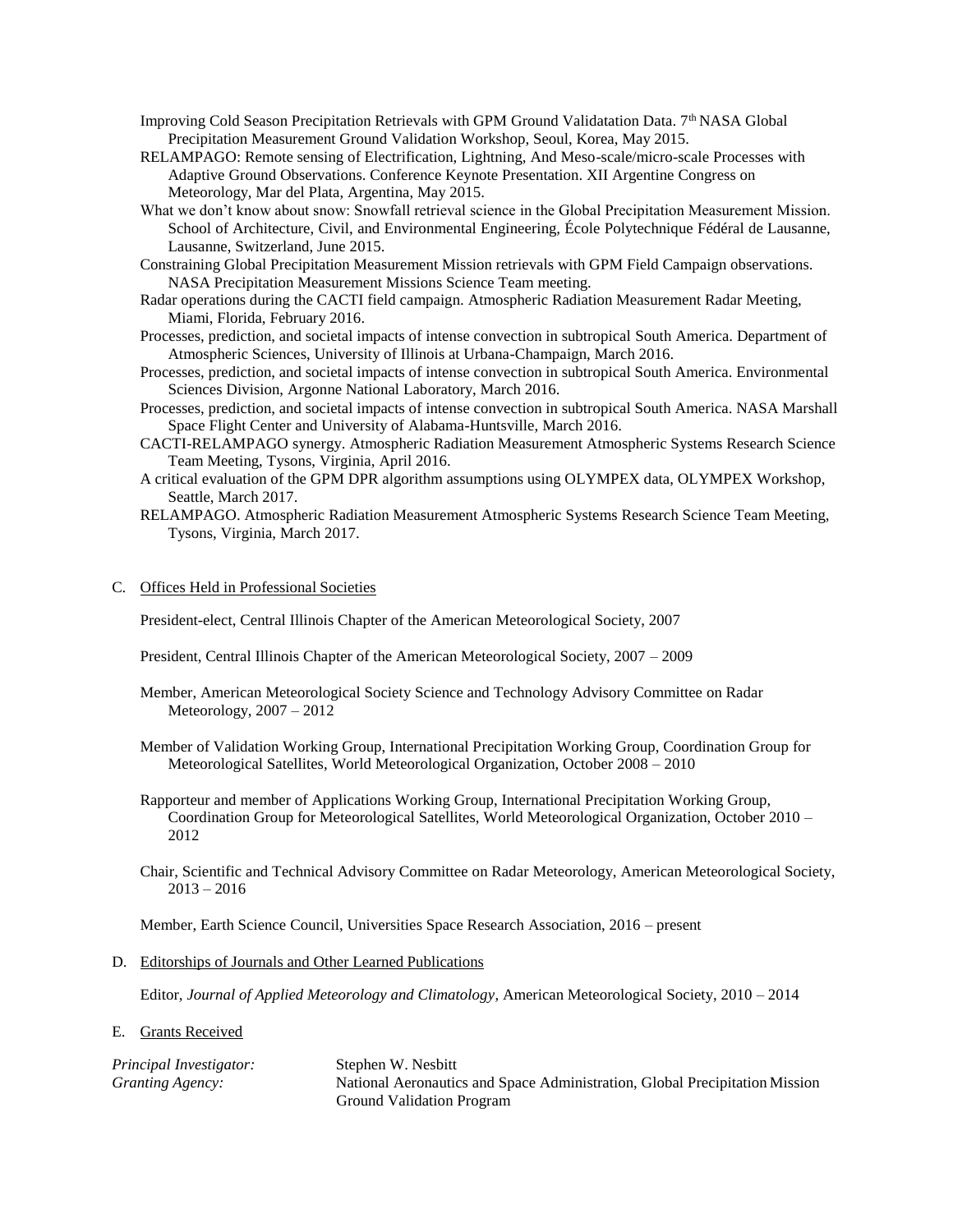| Dates of Award:<br>Title:  | $5/15/07 - 5/14/08$<br>Creation and Analysis of C3VP Synthesis Datasets for Global Precipitation                                                                                                          |
|----------------------------|-----------------------------------------------------------------------------------------------------------------------------------------------------------------------------------------------------------|
|                            | Mission Algorithm Development and Evaluation                                                                                                                                                              |
| Award Amount:              | \$20 K                                                                                                                                                                                                    |
| Principal Investigator:    | Stephen W. Nesbitt                                                                                                                                                                                        |
| <b>Granting Agency:</b>    | National Oceanic and Atmospheric Administration, Climate Prediction Program<br>for the Americas Program                                                                                                   |
| Dates of Award:            | $8/1/07 - 7/31/11$                                                                                                                                                                                        |
| Title:                     | Diurnal variations and forcing of precipitation systems in the North American<br>Monsoon system                                                                                                           |
| Award Amount:              | \$285 K                                                                                                                                                                                                   |
| Principal Investigator:    | Stephen W. Nesbitt                                                                                                                                                                                        |
| <b>Granting Agency:</b>    | National Aeronautics and Space Administration, Global Precipitation Mission<br><b>Ground Validation Program</b>                                                                                           |
| Dates of Award:            | $5/15/08 - 5/14/09$                                                                                                                                                                                       |
| Title:                     | Analysis of C3VP Synthesis Datasets for Global Precipitation Mission<br>Algorithm Development and Evaluation                                                                                              |
| Award Amount:              | \$20 K                                                                                                                                                                                                    |
| Principal Investigator:    | Stephen W. Nesbitt                                                                                                                                                                                        |
| <b>Granting Agency:</b>    | National Aeronautics and Space Administration, Global Precipitation Mission<br>Ground Validation Program                                                                                                  |
| Dates of Award:            | $8/1/08 - 5/31/12$                                                                                                                                                                                        |
| Title:                     | Improving the Measurement and Understanding of Orographic Precipitation<br>using NASA Satellite Measurements                                                                                              |
| Amount:                    | \$319K                                                                                                                                                                                                    |
| Principal Investigator:    | Greg M. McFarquhar (Department of Atmospheric Sciences, University of<br>Illinois)                                                                                                                        |
| Co-Investigators:          | Stephen W. Nesbitt, Brian F. Jewett (Department of Atmospheric Sciences,<br>University of Illinois)                                                                                                       |
| <b>Granting Agency:</b>    | National Aeronautics and Space Administration, Hurricane Science Research<br>Program                                                                                                                      |
| Dates of Award:            | $1/1/09 - 12/31/12$                                                                                                                                                                                       |
| Title:                     | Application of NASA Field Observations, Satellite Retrievals and High<br>Resolution WRF Simulations to Study Physical and Dynamical Processes<br>Governing Tropical Cyclone Rainfall and Intensity Change |
| Amount:                    | \$614 K (\$270 K to SN)                                                                                                                                                                                   |
| Principal Investigator:    | Alison M. Anders (Department of Geology, University of Illinois)                                                                                                                                          |
| Co-Principal Investigator: | Stephen W. Nesbitt                                                                                                                                                                                        |
| <b>Granting Agency:</b>    | National Science Foundation, Geomorphology and Land Use Dynamics                                                                                                                                          |
| Dates of Award:            | $7/1/09 - 3/31/14$                                                                                                                                                                                        |
| Title:                     | Coupling Between Weather, Climate, and Landscape Evolution in the Western<br>Ghats of India                                                                                                               |
| <b>Award Amount:</b>       | \$665 K (\$334 K to SN)                                                                                                                                                                                   |
| Principal Investigator:    | Stephen W. Nesbitt                                                                                                                                                                                        |
| <b>Granting Agency:</b>    | National Aeronautics and Space Administration - Earth System Science<br>fellowship for Daniel Harnos                                                                                                      |
| Dates of Award:            | $9/1/10 - 8/31/13$                                                                                                                                                                                        |
| Title:                     | Remote sensing and modeling studies of dynamical and microphysical processes<br>in tropical cyclone intensification                                                                                       |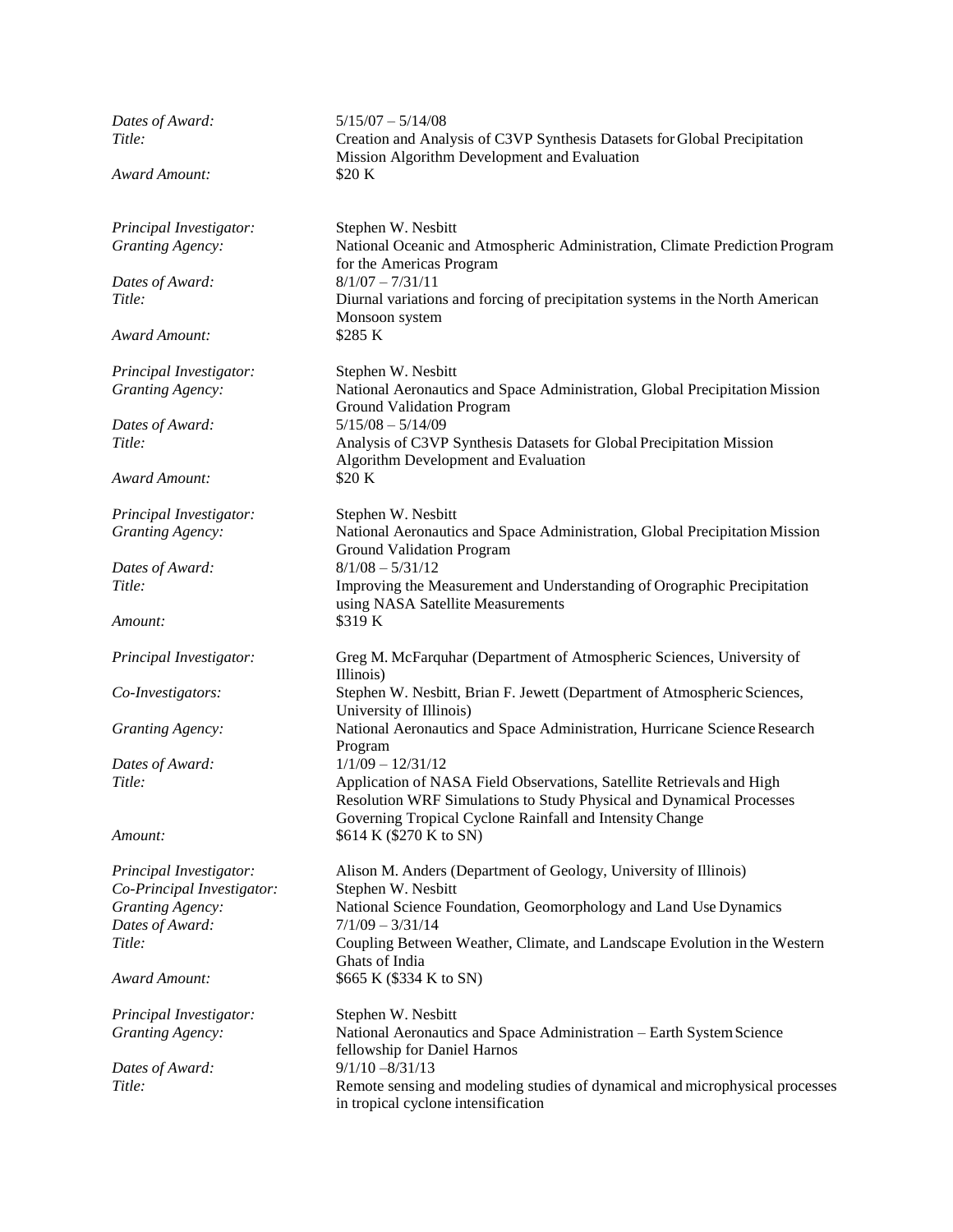| Amount:                     | \$75 K                                                                                                                  |
|-----------------------------|-------------------------------------------------------------------------------------------------------------------------|
| Principal Investigator:     | Stephen W. Nesbitt                                                                                                      |
| <b>Granting Agency:</b>     | National Aeronautics and Space Administration, Global Precipitation Mission<br><b>Ground Validation Program</b>         |
| Dates of Award:             | $10/1/10 - 9/30/12$                                                                                                     |
| Title:                      | Synthesis of aircraft and ground based measurements for NASA GPM algorithm<br>validation                                |
| Amount:                     | \$180 K                                                                                                                 |
| Principal Investigator:     | Stephen W. Nesbitt                                                                                                      |
| <b>Granting Agency:</b>     | National Aeronautics and Space Administration - Earth System Science<br>fellowship for Kimberly Reed                    |
| Dates of Award:             | $9/1/11 - 8/31/14$                                                                                                      |
| Title:                      | An orographic optimization technique for improved satellite quantitative<br>precipitation estimation in complex terrain |
| Amount:                     | \$75 K                                                                                                                  |
| Principal Investigator:     | Stephen W. Nesbitt                                                                                                      |
| Co-Principal Investigators: | Greg McFarquhar, Brian Jewett                                                                                           |
| <b>Granting Agency:</b>     | National Aeronautics and Space Administration, Precipitation Measurement<br><b>Missions</b>                             |
| Dates of Award:             | $2/4/13 - 2/3/16$                                                                                                       |
| Title:                      | GPM field campaign aircraft and radar data synergy for algorithm improvement<br>and error characterization              |
| Amount:                     | \$474 K                                                                                                                 |
| Principal Investigator:     | Stephen W. Nesbitt                                                                                                      |
| <b>Granting Agency:</b>     | National Aeronautics and Space Administration, Global Precipitation Mission<br><b>Ground Validation Program</b>         |
| Dates of Award:             | $5/16/13 - 5/15/14$                                                                                                     |
| Title:                      | Illinois continued participation in Global Precipitation Mission field campaigns<br>and analysis                        |
| Amount:                     | \$70 K                                                                                                                  |
| Principal Investigator:     | Stephen W. Nesbitt                                                                                                      |
| <b>Granting Agency:</b>     | National Aeronautics and Space Administration, Global Precipitation Mission<br><b>Ground Validation Program</b>         |
| Dates of Award:             | $5/16/14 - 5/15/15$                                                                                                     |
| Title:                      | Properties of ice and mixed phase particles in GPM-Ground Validation Field<br>Campaigns                                 |
| Amount:                     | \$75 K                                                                                                                  |
| Principal Investigator:     | Stephen W. Nesbitt                                                                                                      |
| Granting Agency:            | National Aeronautics and Space Administration - Earth System Science<br>fellowship for George Duffy                     |
| Dates of Award:             | $9/1/14 - 8/31/17$                                                                                                      |
| Title:                      | Improving spaceborne falling snow retrievals using in situ data, particle models,<br>and validation                     |
| Amount:                     | \$75 K                                                                                                                  |
| Principal Investigator:     | Timothy J. Lang (NASA MSFC)                                                                                             |
| Co-Investigators:           | Stephen W. Nesbitt, Theonis Chronis (NASA MSFC)                                                                         |
| <b>Granting Agency:</b>     | National Aeronautics and Space Administration, Ocean Vector Winds Science<br>Team                                       |
| Dates of Award:             | $7/1/14 - 6/30/18$                                                                                                      |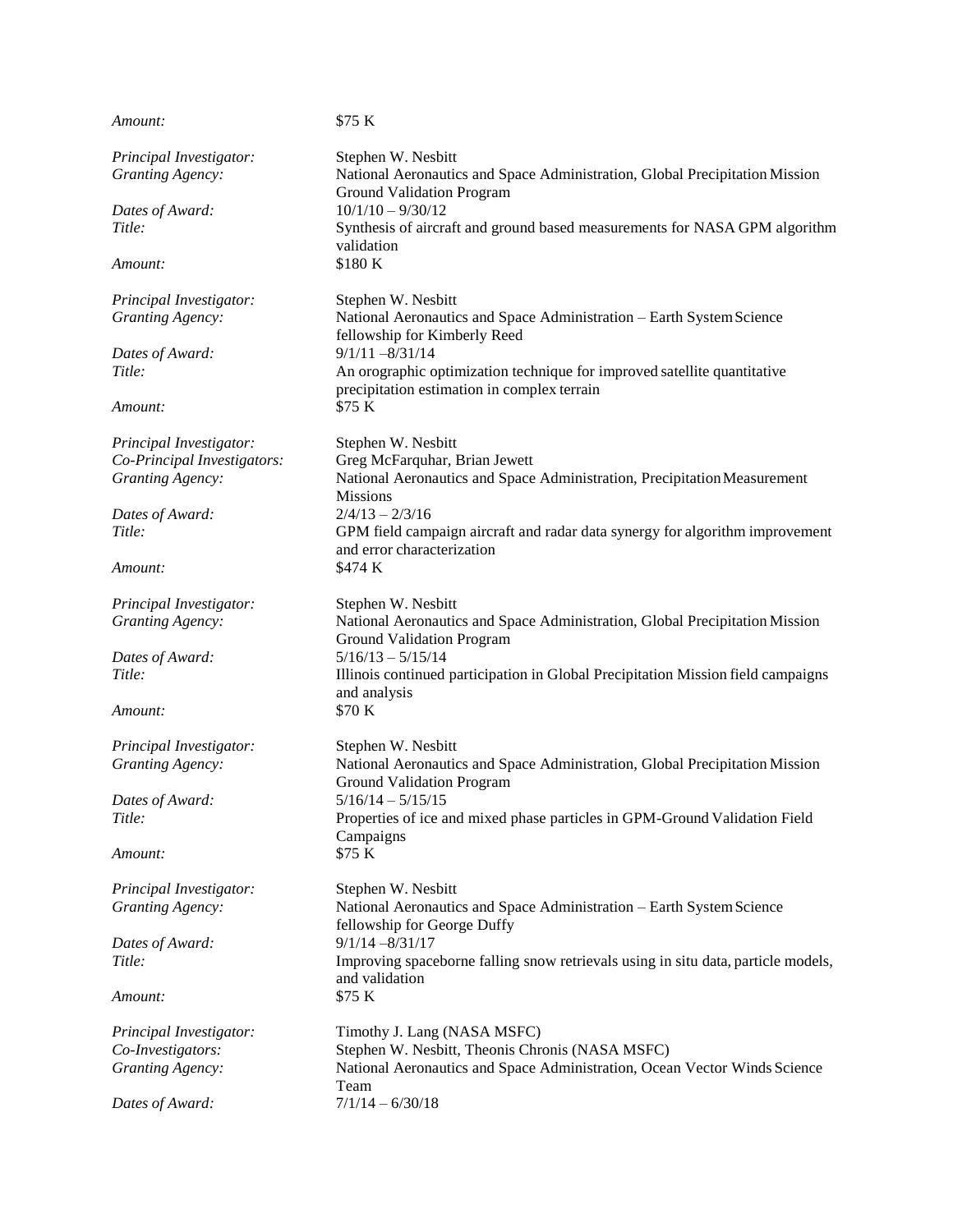| Title:                      | Using scatterometer-measured vector winds to study high-impact weather events                                                                                                                                                                                                                                                                                                                                                                                                                                                                                                                                                                                                                                                                                                                     |
|-----------------------------|---------------------------------------------------------------------------------------------------------------------------------------------------------------------------------------------------------------------------------------------------------------------------------------------------------------------------------------------------------------------------------------------------------------------------------------------------------------------------------------------------------------------------------------------------------------------------------------------------------------------------------------------------------------------------------------------------------------------------------------------------------------------------------------------------|
| Amount:                     | \$600 K                                                                                                                                                                                                                                                                                                                                                                                                                                                                                                                                                                                                                                                                                                                                                                                           |
| Principal Investigator:     | Stephen W. Nesbitt                                                                                                                                                                                                                                                                                                                                                                                                                                                                                                                                                                                                                                                                                                                                                                                |
| <b>Granting Agency:</b>     | National Science Foundation - Graduate Research Fellowship for Stella Choi                                                                                                                                                                                                                                                                                                                                                                                                                                                                                                                                                                                                                                                                                                                        |
| Dates of Award:             | $9/1/15 - 8/31/18$                                                                                                                                                                                                                                                                                                                                                                                                                                                                                                                                                                                                                                                                                                                                                                                |
| Title:                      | Influence of potential vorticity anomalies on flash flood-producing convective                                                                                                                                                                                                                                                                                                                                                                                                                                                                                                                                                                                                                                                                                                                    |
| Amount:                     | systems in subtropical South America<br>\$90 K                                                                                                                                                                                                                                                                                                                                                                                                                                                                                                                                                                                                                                                                                                                                                    |
| Principal Investigator:     | Sonia Lasher-Trapp                                                                                                                                                                                                                                                                                                                                                                                                                                                                                                                                                                                                                                                                                                                                                                                |
| Co-Investigators:           | Stephen W. Nesbitt, Greg M. McFarquhar, Robert M. Rauber, Nicole Riemer,<br>R. Jeffrey Trapp                                                                                                                                                                                                                                                                                                                                                                                                                                                                                                                                                                                                                                                                                                      |
| <b>Granting Agency:</b>     | University of Illinois Vice Chancellor for Research                                                                                                                                                                                                                                                                                                                                                                                                                                                                                                                                                                                                                                                                                                                                               |
| Dates of Award:             | $1/1/15 - 1/1/16$                                                                                                                                                                                                                                                                                                                                                                                                                                                                                                                                                                                                                                                                                                                                                                                 |
| Title:                      | SCAMP: System for Characterizing And Measuring Precipitation                                                                                                                                                                                                                                                                                                                                                                                                                                                                                                                                                                                                                                                                                                                                      |
| Amount:                     | \$90 K                                                                                                                                                                                                                                                                                                                                                                                                                                                                                                                                                                                                                                                                                                                                                                                            |
| Principal Investigator:     | J. Robert Trapp                                                                                                                                                                                                                                                                                                                                                                                                                                                                                                                                                                                                                                                                                                                                                                                   |
| Co-Principal Investigators: | Stephen W. Nesbitt, Sonia Lasher-Trapp                                                                                                                                                                                                                                                                                                                                                                                                                                                                                                                                                                                                                                                                                                                                                            |
| <b>Granting Agency:</b>     | Department of Energy – Office of Science                                                                                                                                                                                                                                                                                                                                                                                                                                                                                                                                                                                                                                                                                                                                                          |
| Dates of Award:             | $9/1/15 - 8/31/18$                                                                                                                                                                                                                                                                                                                                                                                                                                                                                                                                                                                                                                                                                                                                                                                |
| Title:                      | A Bottom-up Approach to Improve the Representation of Deep Convective<br>Clouds in Weather and Climate Models                                                                                                                                                                                                                                                                                                                                                                                                                                                                                                                                                                                                                                                                                     |
| Amount:                     | \$551 K                                                                                                                                                                                                                                                                                                                                                                                                                                                                                                                                                                                                                                                                                                                                                                                           |
| Principal Investigator:     | Adam Varble (University of Utah)                                                                                                                                                                                                                                                                                                                                                                                                                                                                                                                                                                                                                                                                                                                                                                  |
| Co-Investigators:           | Stephen W. Nesbitt, Edward Zipser (University of Utah), Paola Salio<br>(Universidad de Buenos Aires), Susan van den Heever (Colorado State<br>University), Greg McFarquhar (University of Illinois), Robert Houze, Jr.,<br>(University of Washington), Kristen Rasmussen (National Center for<br>Atmospheric Research), Michael Jensen (Brookhaven National Laboratory),<br>Pavlos Kollias (McGill University), Ruby Leung (Pacific Northwest National<br>Laboratory), Paul DeMott (Colorado State University), Sonia Kreidenweis<br>(Colorado State University), David Romps (Lawrence Berkeley National<br>Laboratory), David Gochis (National Center for Atmospheric Research),<br>Christopher Williams (University of Colorado-Boulder/NOAA), Eldo Avíla<br>(Universidad Nacional de Córdoba) |
| <b>Granting Agency:</b>     | Department of Energy - Office of Science                                                                                                                                                                                                                                                                                                                                                                                                                                                                                                                                                                                                                                                                                                                                                          |
| Dates of Award:             | $8/1/18 - 4/30/18$                                                                                                                                                                                                                                                                                                                                                                                                                                                                                                                                                                                                                                                                                                                                                                                |
| Title:                      | Cloud, Aerosol, and Complex Terrain Interactions (CACTI) Experiment<br>Proposal                                                                                                                                                                                                                                                                                                                                                                                                                                                                                                                                                                                                                                                                                                                   |
| Amount:                     | Facilities only                                                                                                                                                                                                                                                                                                                                                                                                                                                                                                                                                                                                                                                                                                                                                                                   |
| Principal Investigator:     | Stephen W. Nesbitt                                                                                                                                                                                                                                                                                                                                                                                                                                                                                                                                                                                                                                                                                                                                                                                |
| <b>Granting Agency:</b>     | National Aeronautics and Space Administration, Global Precipitation Mission<br>Ground Validation Program                                                                                                                                                                                                                                                                                                                                                                                                                                                                                                                                                                                                                                                                                          |
| Dates of Award:             | $10/1/15 - 9/30/16$                                                                                                                                                                                                                                                                                                                                                                                                                                                                                                                                                                                                                                                                                                                                                                               |
| Title:                      | Participation in the OLYMPEX Field Campaign                                                                                                                                                                                                                                                                                                                                                                                                                                                                                                                                                                                                                                                                                                                                                       |
| Amount:                     | \$75 K                                                                                                                                                                                                                                                                                                                                                                                                                                                                                                                                                                                                                                                                                                                                                                                            |
| Principal Investigator:     | Stephen W. Nesbitt                                                                                                                                                                                                                                                                                                                                                                                                                                                                                                                                                                                                                                                                                                                                                                                |
| Co-Principal Investigators: | Greg McFarquhar                                                                                                                                                                                                                                                                                                                                                                                                                                                                                                                                                                                                                                                                                                                                                                                   |
| <b>Granting Agency:</b>     | National Aeronautics and Space Administration, Precipitation Measurement<br><b>Missions</b>                                                                                                                                                                                                                                                                                                                                                                                                                                                                                                                                                                                                                                                                                                       |
| Dates of Award:             | $2/4/16 - 2/3/19$                                                                                                                                                                                                                                                                                                                                                                                                                                                                                                                                                                                                                                                                                                                                                                                 |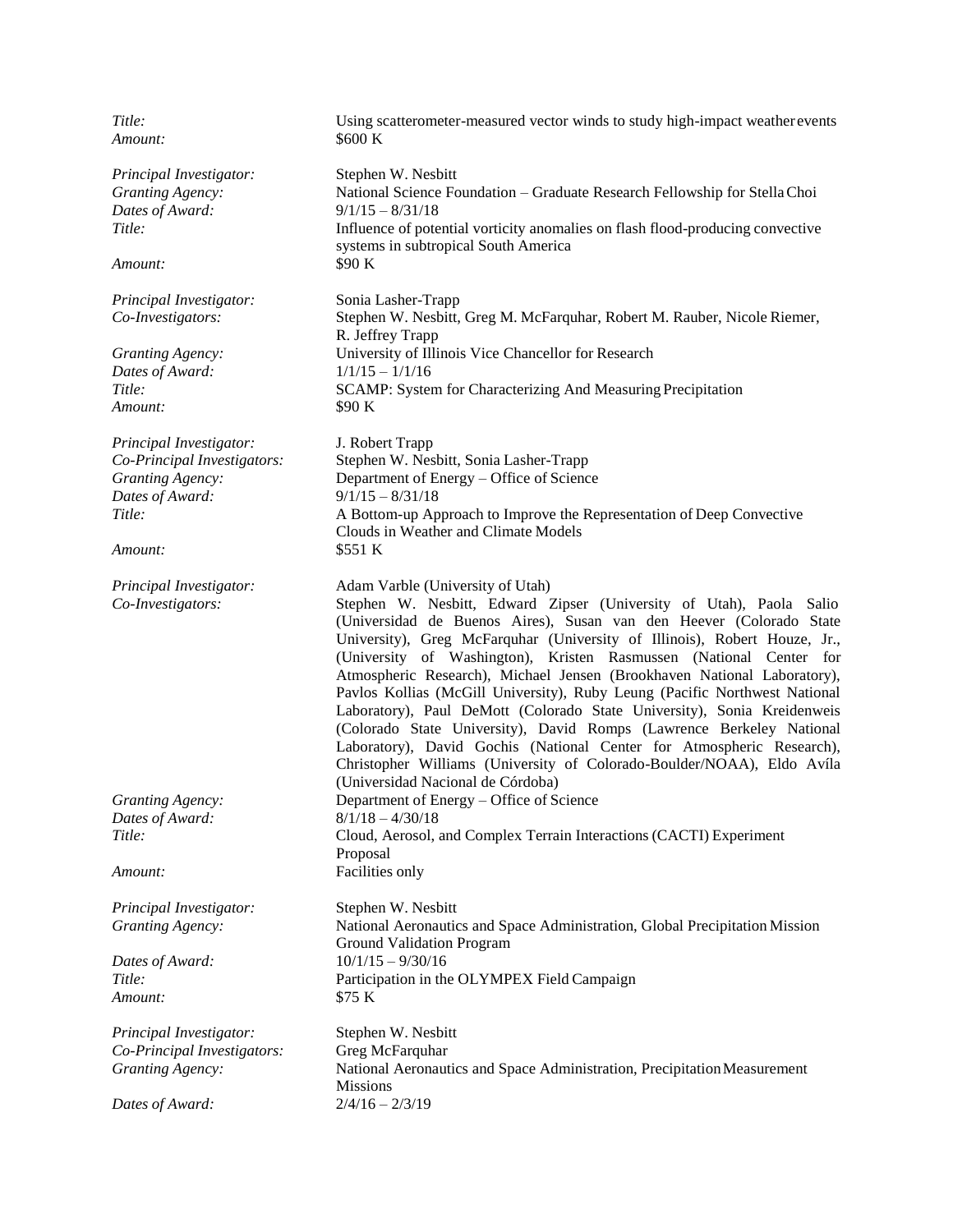| Title:                      | Ice and mixed phase precipitation system retrieval validation for improved<br>multifrequency spaceborne precipitation measurements                                                                          |
|-----------------------------|-------------------------------------------------------------------------------------------------------------------------------------------------------------------------------------------------------------|
| Amount:                     | \$450 K                                                                                                                                                                                                     |
| Principal Investigator:     | Stephen W. Nesbitt                                                                                                                                                                                          |
| Co-Principal Investigators: | Rita Roberts, National Center for Atmospheric Research<br>R. Jeffrey Trapp, University of Illinois                                                                                                          |
| Dates of Award:             | $8/1/18 - 7/31/18$                                                                                                                                                                                          |
| Title:                      | RELAMPAGO (Remote sensing of Electrification, Lightning, And<br>Mesoscale/microscale Processes with Adaptive Ground Observations) Scientific<br>Overview Document and Experimental Design Overview Document |
| Amount:                     | $$30 K + NSF Lower Atmospheric Observing Facilities$                                                                                                                                                        |
| Principal Investigator:     | Stephen W. Nesbitt                                                                                                                                                                                          |
| <b>Granting Agency:</b>     | National Science Foundation, Physical and Dynamical Meteorology                                                                                                                                             |
| Dates of Award:             | $8/1/17 - 7/31/21$                                                                                                                                                                                          |
| Title:                      | Collaborative research: Collaborative Research: Use of RELAMPAGO<br>observations to understand the thermodynamic, kinematic, and dynamic<br>processes leading to heavy precipitation                        |
| Amount:                     | \$650 K                                                                                                                                                                                                     |
| Principal Investigator:     | Stephen W. Nesbitt                                                                                                                                                                                          |
| <b>Granting Agency:</b>     | National Aeronautics and Space Administration - Earth System Science<br>fellowship for Randy Chase                                                                                                          |
| Dates of Award:             | $9/1/17 - 8/31/20$                                                                                                                                                                                          |
| Title:                      | Use of GPM field campaign in-situ cloud measurements to evaluate<br>precipitation retrieval assumptions                                                                                                     |
| Amount:                     | \$140 K                                                                                                                                                                                                     |
| Principal Investigator:     | Adam Varble, University of Utah                                                                                                                                                                             |
| Co-Investigator:            | Stephen W. Nesbitt                                                                                                                                                                                          |
| <b>Granting Agency:</b>     | Department of Energy                                                                                                                                                                                        |
| Dates of Award:             | $9/1/17 - 8/31/18$                                                                                                                                                                                          |
| Title:                      | Activities to improve CACTI data collection, quality, and utility                                                                                                                                           |
| Amount:                     | \$175 K                                                                                                                                                                                                     |
| Principal Investigator:     | Larry Di Girolamo                                                                                                                                                                                           |
| Co-Principal Investigators: | Stephen Nesbitt, Robert Rauber, Greg McFarquhar, University of Illinois                                                                                                                                     |
| <b>Granting Agency:</b>     | National Aeronautics and Space Administration                                                                                                                                                               |
| Dates of Award:             | $8/1/17 - 7/4/19$                                                                                                                                                                                           |
| Title:                      | CAMP2Ex leadership, flight planning and integrative analysis for addressing<br>heterogeneity issues in observing aerosol induced changes to cloud and<br>precipitation properties                           |
| Amount:                     | \$450 K                                                                                                                                                                                                     |
| Proposals in preparation    |                                                                                                                                                                                                             |
| Principal Investigator:     | Greg McFarquhar, University of Oklahoma                                                                                                                                                                     |
| Co-Principal Investigators: | Stephen Nesbitt, University of Illinois                                                                                                                                                                     |
| <b>Granting Agency:</b>     | National Aeronautics and Space Administration                                                                                                                                                               |
| Dates of Award:             | $8/1/19 - 7/31/22$                                                                                                                                                                                          |
| Title:                      | Earth Venture-3: Cloud and precipitation processes in the Southern Ocean                                                                                                                                    |
| Amount:                     | \$450 K                                                                                                                                                                                                     |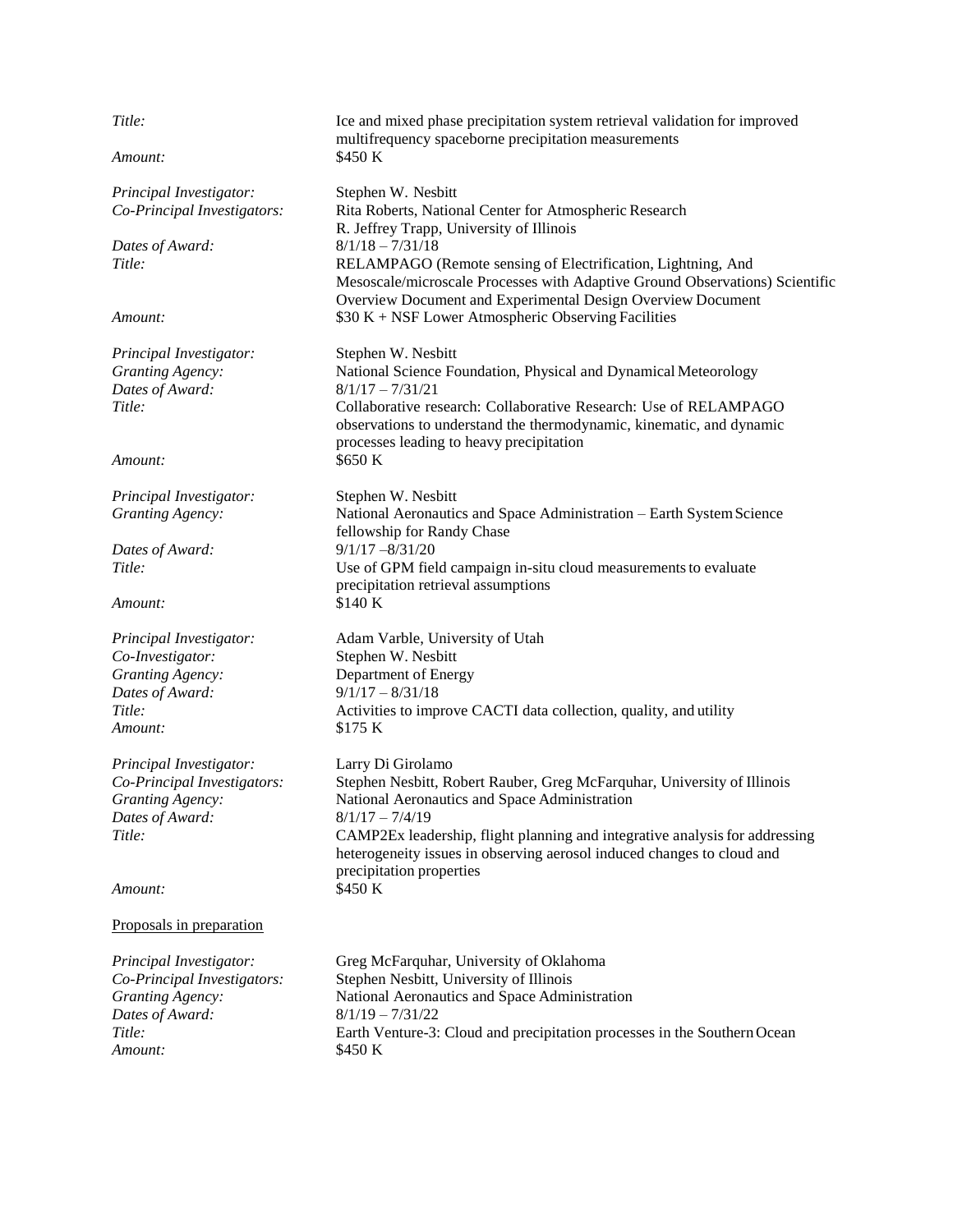- E. Review Panels (e.g. for Governmental Agencies, Educational Institutions)
	- Review Panel for the Precipitation Measurement Missions, National Aeronautics and Space Administration, Washington, DC, August 2006
	- Review Panel for CubeSat Missions, National Science Foundation, Arlington, VA, July 2008
	- Review Panel for CloudSat/CALIPSO Science Team, National Aeronautics and Space Administration, Washington, DC, February 2010
	- Review Panel for The Science of Terra/Aqua, National Aeronautics and Space Administration, Washington, DC, August 2010
	- Review Panel for Lawrence Berkeley National Labs Climate and Atmospheric Systems Research Focus Areas, Department of Energy, September 2010
	- Review Panel for NASA Energy and Water cycle Study (NEWS), National Aeronautics and Space Administration, Washington, DC, December 2011
	- Review Panel for Making Earth Science Data Records for Use in Research Environments (MEaSUREs), National Aeronautics and Space Administration, Washington, DC, August 2012
	- Review Panel for CloudSat/CALIPSO Science Team, National Aeronautics and Space Administration, Washington, DC, June 2013
	- Review Panel for GoAMAZON, Department of Energy, Washington, DC, September 2013
	- Review Panel for The Science of Terra/Aqua, National Aeronautics and Space Administration, Washington, DC, September 2013
	- Review Panel for The Atmospheric Composition Campaign Data Analysis and Modeling (ACCDAM) program, National Aeronautics and Space Administration, Washington, DC, July 2014
	- Review Panel for The Earth Venture Instruments program, National Aeronautics and Space Administration, Washington, DC, September 2015
	- Review Panel for Weather Program, National Aeronautics and Space Administration, Tysons, VA, September 2016

Review Panel for National Science Foundation Graduate Research Fellowship, January 2017, online

Review Panel for National Science Foundation Major Research Instrumentation, April 2017, online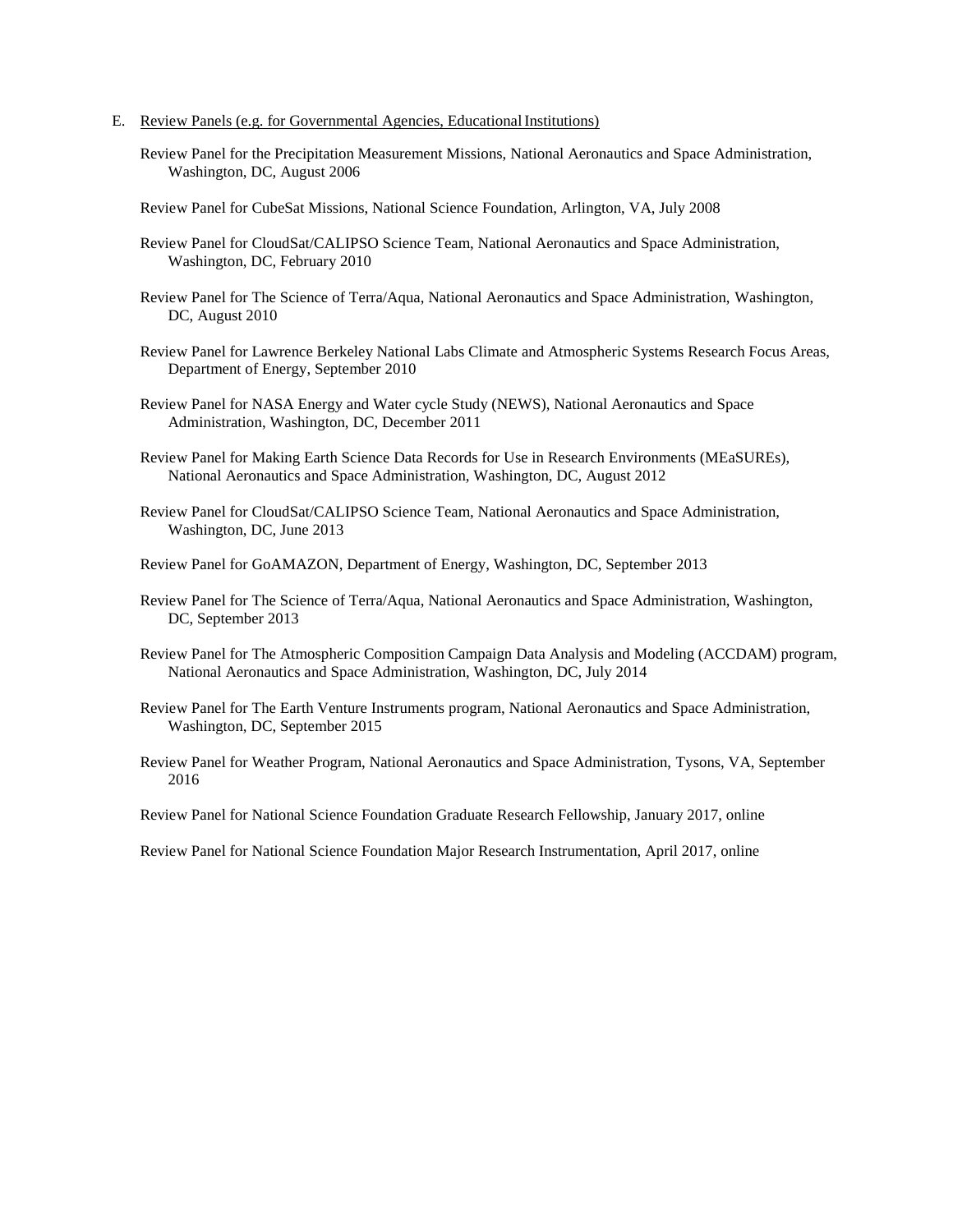#### F. Peer-Reviewed Publications and Publications in Preparation

- # Denotes any publication derived from a candidate's thesis
- \* Denotes any publication that has undergone stringent editorial review by peers
- + Denotes any publication that was invited and carries special prestige and recognition
- 1. \*Nesbitt, S. W., R. Zhang, and R. E. Orville, 2000: Seasonal and global NO*x* production by lightning estimated from the Optical Transient Detector (OTD). *Tellus*, **52**, 1206-1215.
- 2. \*#Nesbitt, S. W., E. J. Zipser, and D. J. Cecil, 2000: A census of precipitation features in the Tropics using TRMM: Radar, ice scattering, and lightning observations. *J. Climate*, **13**,4087-4106.
- 3. \*Cecil, D. J., E. J. Zipser, and S. W. Nesbitt, 2002: Reflectivity, ice scattering, and lightning characteristics of hurricane eyewalls and rainbands. Part I: Quantitative description. *Mon. Wea. Rev.*, **130**, 769-784.
- 4. \*Toracinta E. R., D. J. Cecil, E. J. Zipser, and S. W. Nesbitt, 2002: Radar, passive microwave, and lightning characteristics of precipitating systems in the Tropics. *Mon. Wea. Rev.*, **130**,802-824.
- 5. \*Petersen, W. A., S. W. Nesbitt, R. J. Blakeslee, R. Cifelli, P. Hein and S. A. Rutledge, 2002: TRMM observations of convective regimes in the Amazon. *J. Climate*, **15**, 1278-1294.
- 6. \*#Nesbitt, S. W., and E. J. Zipser, 2003: The diurnal cycle of rainfall and convective intensity according to three years of TRMM measurements. *J. Climate*, **16**, 1456-1475.
- 7. \*Barros, A. P., G. Kim, E. Williams, and S. W. Nesbitt, 2004: Probing orographic controls in the Himalayas during the monsoon using satellite imagery. *Nat. Haz. and Earth Sys. Sci.*, **4**, 1-23.
- 8. \*#Nesbitt, S. W., E. J. Zipser, and C. D. Kummerow, 2004: An examination of version 5 rainfall estimates from the TRMM microwave imager, precipitation radar, and rain gauges on global, regional and storm scales. *J. Appl. Meteor.*, **43**, 1016-1036.
- 9. \*Cecil, D. J., S. J. Goodman, D. J. Boccippio, E. J. Zipser, and S. W. Nesbitt, 2005: Three years of TRMM precipitation features. Part I: Radar, radiometric, and lightning characteristics. *Mon. Wea. Rev.*, **133**, 543- 566.
- 10. \*Higgins, W., D. Ahijevych, J. Amador, A. Barros, E. H. Berbery, E. Caetano, P. Ciesielski, R. Cifelli, M. Cortez-Vazquez, A. Douglas, M. Douglas, G. Emmanuel, C. Fairall, D. Gochis, D. Gutzler, R. Johnson, C. King, T. Lang, M.-I. Lee, D. Lettenmaier, R. Lobato, V. Magaña, J. Meitin, K. Mo, S. Nesbitt, E. Pytlak, P. Rogers, S. Rutledge, J. Schemm, S. Schubert, F. Torres, A. White, C. Williams, A. Wood, R. Zamora, C. Zhang, 2006: The North American Monsoon Experiment (NAME) field campaign and modeling strategy. *Bull. Amer. Meteor. Soc.*, **87**, 79-94.
- 11. \*Matrosov, S., R. Cifelli, P. C. Kennedy, S. W. Nesbitt, V. N. Bringi. B. E. Martner, 2006: A comparative study of rainfall retrievals based on specific differential phase shifts at X- and S-band radar frequencies. *J. Atmos. Ocean. Tech.,* **23**, 952-963.
- 12. \*Zipser, E. J., D. J. Cecil, C. Liu, S. W. Nesbitt, and D. P. Yorty, 2006, Where are the most intense thunderstorms on earth? *Bull. Amer. Meteor. Soc.*, **87**, 1057-1071.
- 13. \*Nesbitt, S. W., R. Cifelli, and S. A. Rutledge, 2006: Storm morphology and rainfall characteristics of TRMM precipitation features. *Mon. Wea. Rev.*, **134**, 2702-2721.
- 14. \*Liu, C., E. J. Zipser, and S. W. Nesbitt, 2007: Global distribution of tropical deep convection: Different perspectives using infrared and radar as the primary data source. *J. Climate*, **20**, 489-503.
- 15. \*Lang, T. J., D. Ahijevych, S. W. Nesbitt, R. Carbone, and S. A. Rutledge: 2007: Radar-observed characteristics of precipitating systems during NAME 2004. *J. Climate*, **20**,1713-1733.
- 16. \*Cifelli, R., S. W. Nesbitt, and S. A. Rutledge, W. A. Petersen, and S. E. Yuter, 2007: Radar characteristics of precipitation features in the EPIC and TEPPS regions of the East Pacific. *Mon. Wea. Rev.*, **135**, 1576-1595.
- 17. \*Liberman, R. S., D. M. Riggin, D. A. Ortland, S. W. Nesbitt, and R. A Vincent, 2007: Variability of mesospheric diurnal tides and tropospheric diurnal heating during 1997-1998. *J. Geophys. Res.*, **112**, D20110, doi:10.1029/2007JD008578.
- 18. \*Liu, C., E. J. Zipser, D. J. Cecil, S. W. Nesbitt, and S. Sherwood, 2008: A cloud and precipitation feature database from nine years of TRMM observations. *J. Appl. Meteor. Clim.*, **47**, 2712-2728.
- 19. \*Cifelli, R., S. W. Nesbitt, and S. A. Rutledge, W. A. Petersen, and S. E. Yuter, 2008: Diurnal characteristics of precipitation features over the East Pacific: A comparison of the EPIC and TEPPS regions. *Mon. Wea. Rev.*, **21**, 4068-4086.
- 20. \*Lyon, S. W., F. Domingues, D. J. Gochis, N. A. Brunsell, C. L. Castro, F. K. Chow, D. Fuka, Y. Hong, P. Kucera, S. W. Nesbitt, Y. Fan, N. Salzmann, J. Schmidli, P. K. Snyder, A. J. Teuling, T. E. Twine, S. Levis, J. D. Lundquist, G. D. Salvucci, A. M. Sealy, M. T. Walter, 2007: Coupling terrestrial and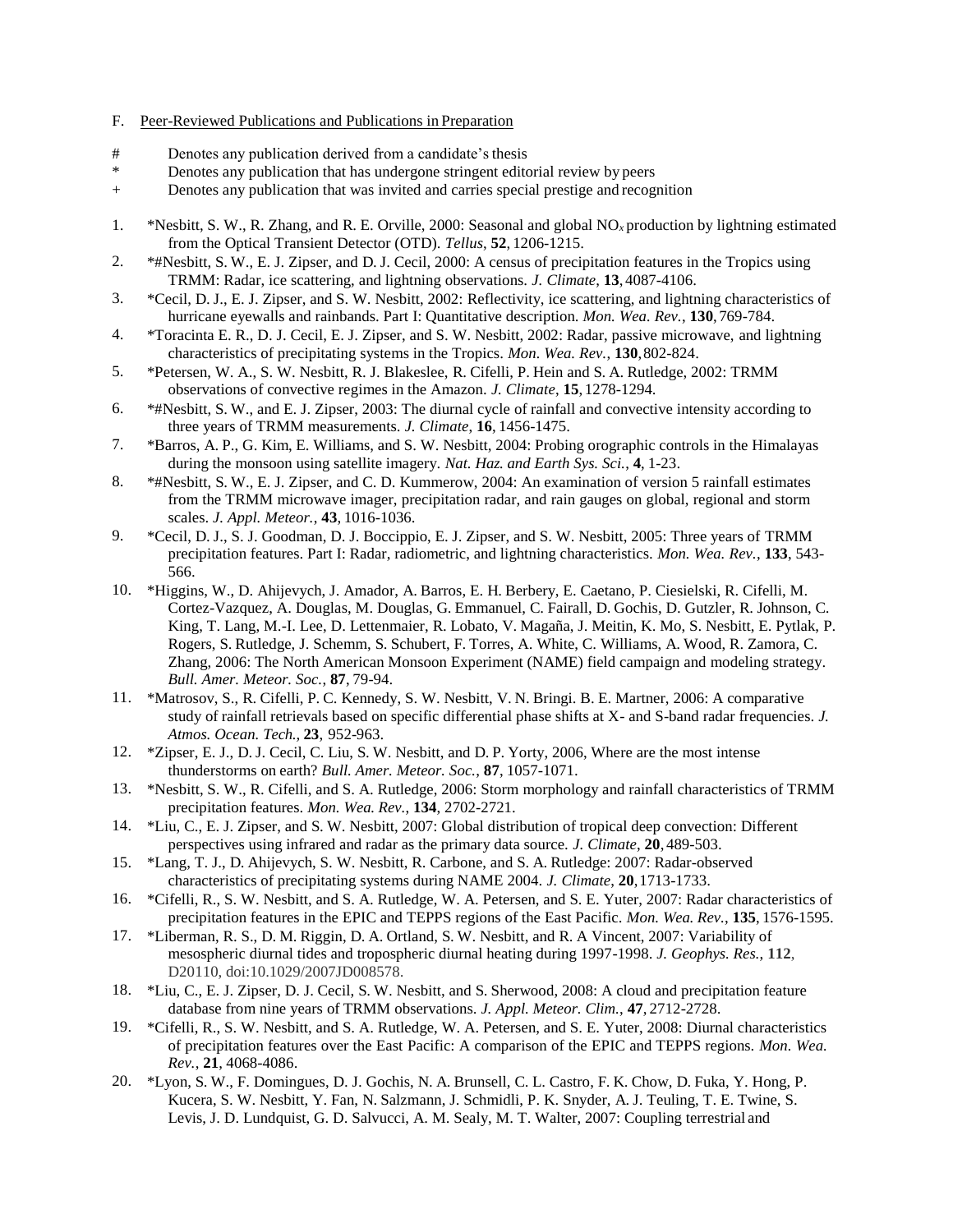atmospheric water dynamics to improve prediction in a changing environment. *Bull. Amer. Meteor. Soc.*, **89**, 1275-1279.

- 21. \*Nesbitt, S. W., D. J. Gochis, and T. J. Lang, 2008: The diurnal cycle of clouds and precipitation along the Sierra Madre Occidental during the North American Monsoon Experiment: Implications for precipitation estimation in complex terrain. *J. Hydromet.*, **9**, 728-743.
- 22. \*Gochis, D. J., S. W. Nesbitt, W. Yu, and S. Williams, 2009: Comparison of gauge-corrected versus nongauge corrected satellite-based quantitative precipitation estimates during the 2004 NAME Enhanced Observing period. *Atmosphera*, **22**, 69-98.
- 23. \*Peters, O., J. D. Neelin, and S. W. Nesbitt, 2009: Mesoscale convective clusters as critical phenomena. *J. Atmos. Sci*, **66**, 2913-2924.
- 24. \*Lang, T. J., S. W. Nesbitt, and L. D. Carey, 2009: On the correction of partial beam blockage in polarimetric radar data. *J. Atmos. Ocean Tech.*, **26**, 943-957.
- 25. \*Nesbitt, S. W., and A. M. Anders, 2009: Very high resolution precipitation climatologies from the Tropical Rainfall Measuring Mission Precipitation Radar. *Geophys. Res. Lett.*, **36**, L15815, doi:10.1029/2009GL038026.
- 26. \*Molthan, A., W. A. Petersen, S. W. Nesbitt, and D. Hudak, 2010: Evaluating the snow crystal size distribution and density assumptions within a single-moment microphysics scheme. *Mon. Wea. Rev.*, in press.
- 27. \*Rickenbach, T. M., R. Nieto-Ferreira, R. P. Barnhill, and S. W. Nesbitt, 2011: Regional contrast of mesoscale convective system structure prior to and during monsoon onset across South America. *J. Climate*, in press.
- 28. \*Harnos, D. J., and S. W. Nesbitt, 2011: Convective structure in rapidly intensifying tropical cyclones as depicted by passive microwave measurements. *Geophys. Res. Lett.* **38**, L07805, doi:10.1029/2011GL047010.
- 29. \*Schiffer, N. J., and S. W. Nesbitt, 2012: Flow, moisture, and thermodynamic variability associated with Gulf of California surges within the North American Monsoon. *J. Climate*, **25**,4220–4241.
- 30. \*McFarquhar, G. M., B. Jewett, M. A. Gilmore, S. W. Nesbitt, and T.-L. Hseih, 2012: Vertical velocity and microphysical distributions related to the rapid intensification of simulated Hurricane Dennis (2005). *J. Atmos. Sci.*, **69**, 3515–3534.
- 31. \*Rickenbach, T. M., R. Nieto-Ferreira, R. P. Barnhill, and S. W. Nesbitt, 2013: Seasonal and regional differences in the rainfall and intensity of isolated convection over South America. *Int. J. Climatology,* **33**, 2002–2007.
- 32. \*Williams, C. R., V. N. Bringi, L. Carey, V. Chandrasekar, P. Gatlin, Z. S. Haddad, W. A. Petersen, R. Meneghini, S. J. Munchak, S. W. Nesbitt, W. A. Petersen, S. Tanelli, A. Tokay, A. Wilson, D. B. Wolff, 2014: Describing the Shape of Raindrop Size Distributions Using Uncorrelated Raindrop Mass Spectrum Parameters. *J. Appl. Meteor. Climatol.*, **53**, 1282–1296.
- 33. \*Bagley, J. E., S. C. Davis, M. Georgescu, M. Z. Hussain, J. Miller, S. W. Nesbitt, A. VanLoocke, C. J. Bernacchi, 2014: The biophysical link between climate, water, and vegetation in bioenergy agroecosystems. *Biomass and Bioenergy,* **71**, 187–201.
- 34. \*Yang, S., S. W. Nesbitt, 2014: Statistical Properties of Precipitation as Observed by the TRMM Precipitation Radar. *Geophys. Res. Lett.*, **41**, 5636–5643.
- 35. \*Anders, A. M, and S. W. Nesbitt, 2015: Altitudinal precipitation gradients in the tropics from Tropical Rainfall Measuring Mission (TRMM) precipitation radar. *J. Hydromet.*, **16**,441-448.
- 36. \*Skofronick-Jackson, G., D. Hudak, W. Petersen, S. W. Nesbitt, V. Chandrasekar, S. Durden, K. J. Gleicher, G.-J., Huang, P. Joe, P. Kollias, K. A. Reed, M. R. Schwaller, R. Stewart, S. Tanelli, A. Tokay, J. R. Wang, and M. Wolde, 2015: Global Precipitation Measurement Cold Season Precipitation Experiment (GCPEx): For measurement sake let it snow. *Bull. Amer. Meteor. Soc.,* inpress.
- 37. \*Fritz, C., Z. Wang, S. W. Nesbitt, and T. J. Dunkerton, 2016: Vertical structure and contribution of different types of precipitation during Atlantic tropical cyclone formation as revealed by TRMM PR, *Geophys. Res. Lett.*, **43**, doi:10.1002/2015GL067122.
- 38. \*Jensen, M. E., W. A. Petersen, A. Bansemer, N. Bharadwaj, L. D. Carey, D. J. Cecil, S. M. Collis, A. D. Del Genio, B. Dolan, J. Gerlach, S. E. Giangrande, A. Heymsfield, G. Heymsfield, P. Kollias, T. J. Lang, S. W. Nesbitt, A. Neumann, M. Poellot, S. A. Rutledge, M. Schwaller, A. Tokay, C. R. Williams, D. B. Wolff, S. Xie, and E. J. Zipser, 2016: The Midlatitude Continental Convective Clouds Experiment (MC3E). *Bull. Amer. Meteor. Soc.*, in press.
- 39. \*Harnos, D. S. and S. W. Nesbitt, 2016: Varied pathways for simulated tropical cyclone rapid intensification. Part I: Precipitation and environment. *Quart. J. Roy. Meteor. Soc.,* **142**, 1816-1831.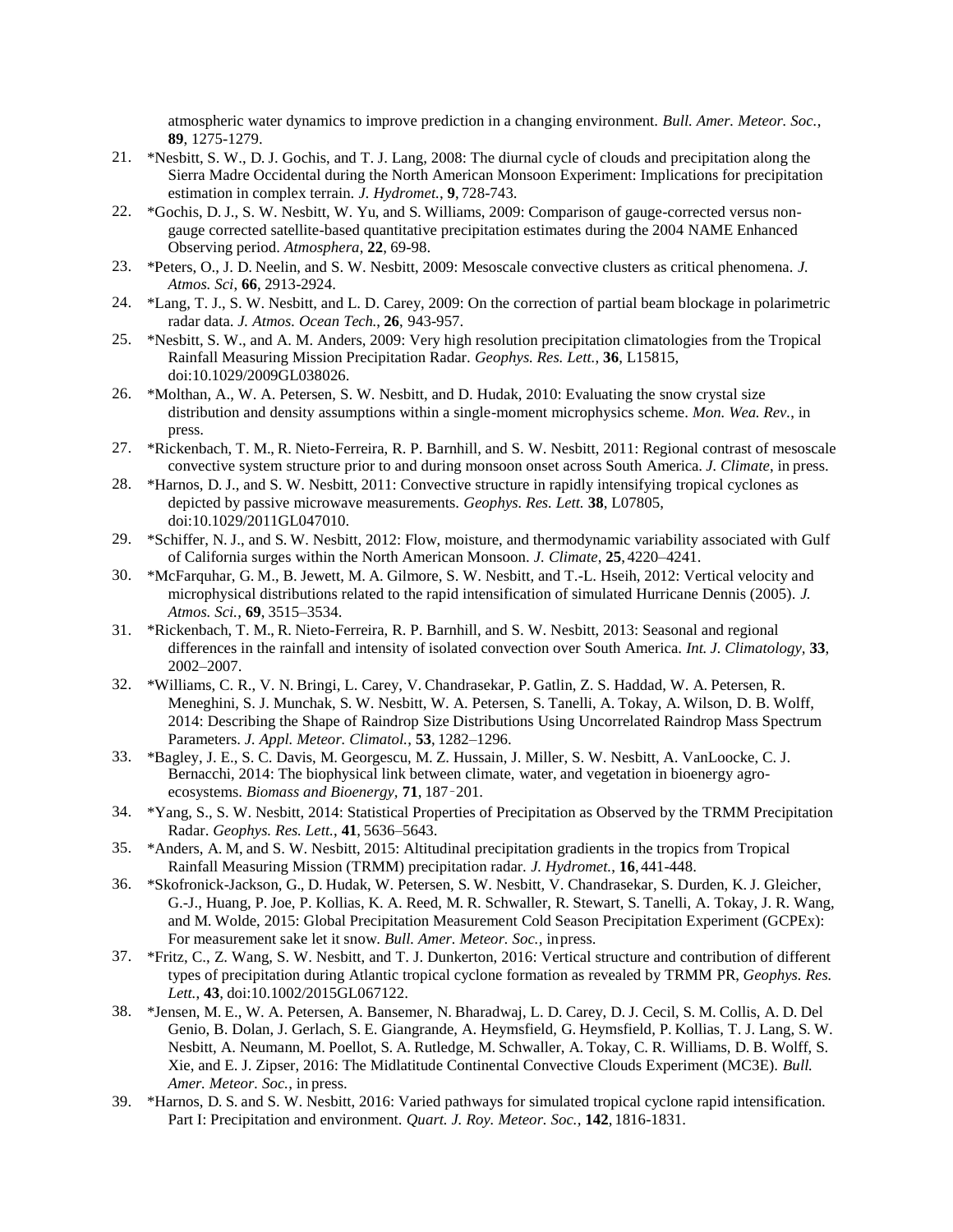- 40. \*Harnos, D. S. and S. W. Nesbitt, 2016: Varied pathways for simulated tropical cyclone rapid intensification. Part II: Vertical motion and cloud populations. *Quart. J. Roy. Meteor. Soc.,* **142**, 1832-1846.
- 41. \*Harnos, D. S., and S. W. Nesbitt, 2016: Passive microwave observations of tropical cyclone inner-core cloud populations relative to subsequent intensity change. *Mon. Wea. Rev*., **144**, 4461-4482.
- 42. \*Vidal, L., S. W. Nesbitt, P. V. Salio, C. Farias, G. M. Nicora, S. Osores, 2017: C-Band Dual-Polarization Observations of a Massive Volcanic Eruption in South America. IEEE Journal of Selected Topics in Applied Earth Observations and Remote Sensing, **10**, 960-973.
- 43. \*Mulholland, J., J. Frame, S. Nesbitt, S. Steiger, K. Kosiba, and J. Wurman, 2017: Observations of misovortices within a long lake-axis-parallel lake-effect snow band during the OWLES project. *Mon. Wea. Rev.*, **145**, 3265–3291.
- 44. \*Trapp, R. J., G. Marion, and S. W. Nesbitt, 2017: The regulation of tornado intensity by updraft width. *J. Atmos. Sci.*, **74**, 4199–4211.
- 45. \*Flynn, W. A., S. W. Nesbitt, and A. M. Anders, P. Garg, 2017: Mesoscale precipitation characteristics near the Western Ghats during the Indian Summer Monsoon as simulated by a high-resolution regional model. *Quart. J. Roy. Meteor. Soc.*, **143**, 3070–3084.
- *46.* Reed, K. A., and S. W. Nesbitt, 2017: Environmental controls on tropical orographic precipitation according to the Tropical Rainfall Measuring Mission. Submitted to *Quart. J. Roy. Meteor. Soc.*
- *47.* Chase, R. C., J. A. Finlon, P. C. Borque, G. A. McFarquhar, S. W. Nesbitt, M. Poellot, S. Tanelli, 2018: Evaluation of triple-frequency radar retrieval of snowfall properties using coincident airborne in-situ observations during OLYMPEx. Submitted to *Geophys. Res. Lett.*
- *48.* Borque, P. C., K. J. Harnos, S. W. Nesbitt, and G. McFarquhar, 2018: Uncorrelated mass parameters for improved size-distribution parameterization of ice particles. In preparation for *J. Atmos.Sci.*
- *49.* Nesbitt, S. W., Rasmussen, K., M. Cancelada, P. Salio, 2017: Severe convection in central Argentina: storm modes and environments. In preparation for *Mon. Wea. Rev.*
- *50.* Mulholland, J., S. W. Nesbitt, R. J. Trapp, K. Rasmussen, and P. Salio, 2018: Convective modes, morphologies, and environments near the Sierras de Córdoba, Argentina. In preparation for *Mon. Wea. Rev.*
- *51.* Nesbitt, S. W., G. Marion, and R. J. Trapp, 2017: Convective overshooting top characterization using infrared brightness temperature gradients and relation to MC3E storm intensities and environments. In preparation for *J. Appl. Meteor. Clim..*
- *52.* Salio, P., L. Vidal, S. W. Nesbitt, D. Vila, and E. J. Zipser, 2018: Orographic influences on extreme convective initiation in Subtropical South America, In preparation for *Quart. J. Roy. Meteor.Soc.*
- *53.* Borque, P. C., S. W. Nesbitt, R. J. Trapp, and S. Lasher-Trapp, 2018: Relationship between convectivelygenerated cold pools and the microphysics of deep mid-latitude convection. In preparation for *Mon. Wea. Rev.*
- G. Non-peer Reviewed Publications and Reports
- 1. #Cecil, D. J., D. B. Wolff, E. R. Toracinta, and S. W. Nesbitt, 1998: Multi-sensor comparison of TRMM satellite and ground validation products from Texas and Florida squall line events. Preprints, 19th Conf. Severe Local Storms, Minneapolis, MN, Amer. Meteor. Soc., 587-590.
- 2. #Nesbitt, S. W., 1999: A comparison of 85 GHz ice scattering, reflectivity structure and lightning observations of tropical precipitation by TRMM. Preprints, 23rd Conference on Hurricanes and Tropical Meteorology., Dallas, TX, Amer. Meteor. Soc., 939-942.
- 3. #Nesbitt, S. W., D. J. Cecil, and E. J. Zipser, 1999: TRMM Precipitation Features. Poster, TRMM Science Meeting, Pasadena, CA.
- 4. Nesbitt, S.W., Zipser, E. J., B. Xi, G. Heymsfield and R. Hood, 2000: Using radar profiles and passive microwave radiances as constraints for deriving microphysical profiles within cloud systems. Preprints, 13th International Conference on Clouds and Precipitation, Reno, NV, International Commission on Clouds and Precipitation, 250-253.
- 5. Zipser, E. J., G. V. Mota, and S. W. Nesbitt, 2000: Mesoscale convective systems observed during TRMM-LBA. Poster, First LBA Scientific Conference, Belem, Para,Brazil.
- 6. #Nesbitt, S. W. and E. J. Zipser, 2000: The diurnal cycle of convection according to 36 months of TRMM data. Poster, AGU Fall Meeting, San Francisco,CA.
- 7. Nesbitt, S. W., Preliminary findings from MOHRPREX, Annapurna Region, Nepal. Invited department seminar, Department of Meteorology, University of Utah, Salt Lake City, UT.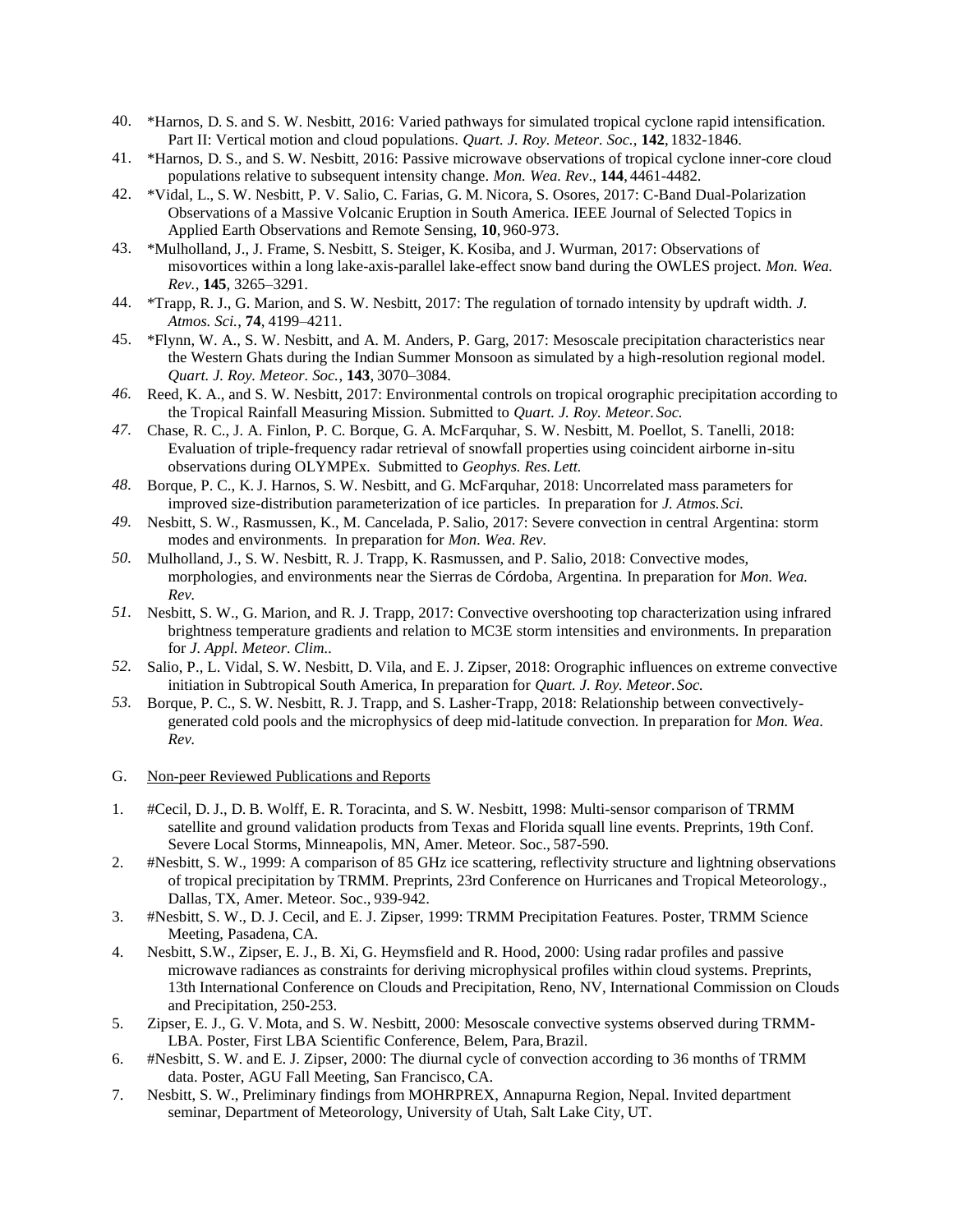- 8. #Nesbitt, S. W. and E. J.Zipser, 2001: The diurnal cycle of rainfall from three years of Tropical Rainfall Measuring Mission (TRMM) data. IAMAS Joint Symposium, Innsbruck, Austria.
- 9. Yorty, D. P., E. J. Zipser, and S. W. Nesbitt, 2001: Global distribution of extremely intense storms between 36°S and 36°N using evidence from the TRMM radar. Preprints, 30th International Conf. on Radar Meteor., Munich, Germany, Amer. Meteor. Soc., 334-336.
- 10. #Nesbitt, S. W. and E. J. Zipser, 2002: Comparisons of TRMM rainfall products on regional, seasonal, and storm scales. Presentation, 1st TRMM International Science Conference, Honolulu, HI.
- 11. Nesbitt, S. W. and G. V. Mota, 2002: A comparison of precipitation estimates in the Himalayas and Andes. Preprints, 10<sup>th</sup> Conference on Mountain Meteorology and MAP Meeting, Park City, UT, Amer. Meteor. Soc., 237-238.
- 12. #Nesbitt, S. W., 2003: Precipitation features according to TRMM and implications for the Global Precipitation Mission (GPM), Invited Presentation, Climate and Radiation Branch Seminar Series, NASA Goddard Space Flight Center, Greenbelt, MD.
- 13. Nesbitt, S. W., R. Cifelli, and S. A. Rutledge: 2003: A comparison of rainfall characteristics in the EPIC and TEPPS field campaigns. Poster, EPIC-2001 Workshop, US CLIVAR Pan-American Workshop, Boulder, CO.
- 14. #Nesbitt, S. W., 2003: The diurnal cycle over land. Invited presentation, GCSS Working Group 4 Meeting, Broomfield, CO.
- 15. Nesbitt, S. W., R. Cifelli, S. A. Rutledge, and E. J. Zipser, 2003: Field campaign radar data collected in the context of the TRMM climatology: Comparisons of observed storm morphology and validation opportunities. Preprints, 31st Conference on Radar Meteorology, Seattle, WA, Amer. Meteor. Soc.
- 16. #Nesbitt, S. W., 2003: Rainfall, convective intensity, and lightning characteristics of Tropical precipitation features according to TRMM. Invited department seminar, Department of Atmospheric Science, Colorado State University, Fort Collins, CO.
- 17. #Nesbitt, S. W., 2003: Rainfall, convective intensity, and lightning characteristics of Tropical precipitation features according to TRMM. Invited department seminar, Department of Atmospheric Science, University of Wyoming, Laramie, WY.
- 18. #Nesbitt, S. W., R. Cifelli, S. A. Rutledge, D. J. Cecil, and E. J. Zipser, 2003: Rainfall, convective intensity, and lightning characteristics of mesoscale convective systems according to TRMM. Poster, AGU Fall Meeting, San Francisco, CA.
- 19. Nesbitt, S. W., T. J. Lang, D. Gochis, and S. A. Rutledge, 2004: Rainfall in the North American Monsoon Experiment Tier-I domain. Poster, 1st CLIVAR International Conference, Baltimore, MD.
- 20. Nesbitt, S. W., 2004: Identifying precipitation regimes using the Tropical Rainfall Measuring Mission. Seminar, Institute for Terrestrial and Planetary Atmospheres, Stony Brook University.
- 21. Cifelli, R., S. W. Nesbitt, S. A. Rutledge, W. A. Petersen, and S. A. Yuter, 2004: Convective variability across the East Pacific: A comparison of precipitation structure in the TEPPS and EPIC domains. Preprints,  $26<sup>th</sup>$ Conference on Hurricanes and Tropical Meteorology, Miami, FL, Amer. Meteor. Soc.
- 22. Nesbitt, S. W., C. Liu, G. V. Mota, D. Gochis, E. Zipser, and C. D. Kummerow, 2004: A physical comparison of Version 5 TRMM PR and TMI rainfall estimates with each other and rain gauge networks on global, regional, and storm scales. Poster, 2nd TRMM InternationalScience Conference, Nara, Japan.
- 23. Nesbitt, S. W., R. Cifelli, S. A. Rutledge, D. J. Cecil, D. J. Boccippio, and E. J. Zipser, 2004: The horizontal organization of Tropical precipitation features according to TRMM as a function of NCEP-reanalysis environmental parameters. Presentation, 2nd TRMM International Science Conference, Nara,Japan.
- 24. Nesbitt, S. W., R. Cifelli, S. A. Rutledge, M. Chronin, and C. Fairall, 2005: Comparisons of convective morphology, surface fluxes, and boundary layer recovery in EPIC and TEPPS: Convective wakes and the diurnal cycle. Presentation, EPIC Modeling Workshop, Seattle, WA.
- 25. Nesbitt, S. W., R. Cifelli, T. Lang, S. A. Rutledge, C. Williams, K. Gage, S. Matrosov, B. Martner, D. Kingsmill, V. Bringi, V. Chandrasekar, and P. Kennedy, 2005: The Global Precipitation Measurement (GPM) Mission Front Range Pilot Project (FRPP). Poster, AGU 2005 Joint Assembly, New Orleans, LA.
- 26. Nesbitt, S. W., R. Cifelli, and S. A. Rutledge, 2005: Storm morphology and rainfall characteristics of TRMM precipitation features. Poster, Precipitation Measurement Missions Meeting, Monterey,CA.
- 27. Nesbitt, S. W., R. Cifelli, and S. A. Rutledge, 2005: Storm morphology and rainfall characteristics of TRMM precipitation features. Presentation, Cloud Modeling Workshop, Fort Collins,CO.
- 28. Nesbitt, S. W., 2005: Precipitation system climatology in TRMM and prospects for GPM. Invited presentation, 5th International Global Precipitation Mission Planning Workshop, Tokyo,Japan.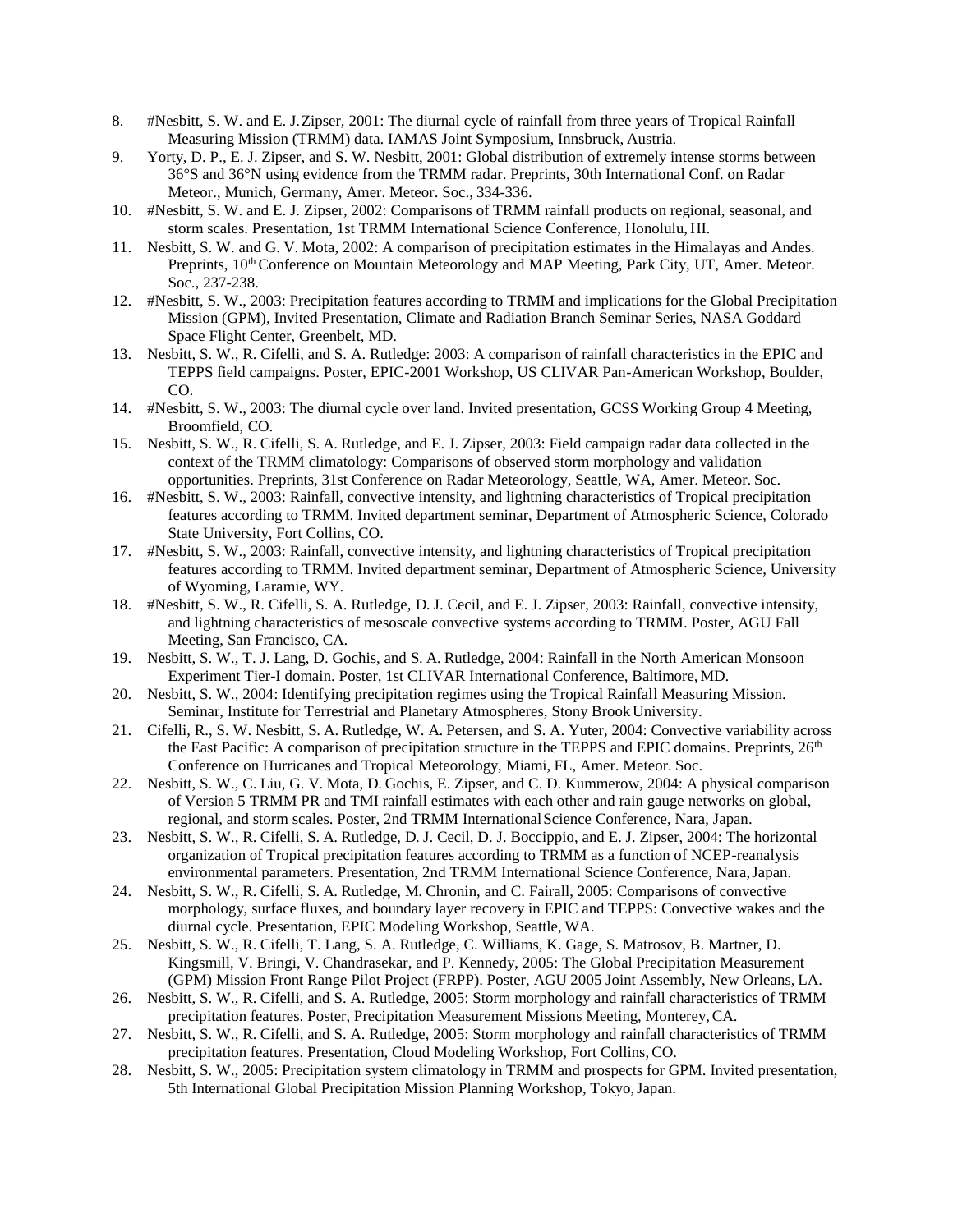- 29. Nesbitt, S. W., R. Cifelli, and S. A. Rutledge, 2005: Storm morphology and rainfall characteristics of TRMM precipitation features. Preprints,  $32<sup>rd</sup>$  Conference on Radar Meteorology, Albuquerque, NM, Amer. Meteor. Soc.
- 30. Lang, T. J., D. Ahijevych, R. Carbone, R. Cifelli, S. W. Nesbitt, G. Pereira, S. A. Rutledge, 2005: Radar observations during NAME 2004. Part I: Data products and quality control. Preprints, 32rd Conference on Radar Meteorology, Albuquerque, NM, Amer. Meteor. Soc.
- 31. Lang, T. J., D. Ahijevych, R. Carbone, R. Cifelli, S. W. Nesbitt, G. Pereira, S. A. Rutledge, 2005: Radar observations during NAME 2004. Part II: Preliminary results. Preprints,  $32<sup>rd</sup>$  Conference on Radar Meteorology, Albuquerque, NM, Amer. Meteor. Soc.
- 32. Rutledge, S., S. Nesbitt, R. Cifelli, T. Lang, B. Martner, S. Matrosov, D. Kingsmill, K. Gage, C. Williams, V. Bringi, V. Chandrasekar, and P. Kennedy, 2005: Report and recommendations of the Global Precipitation Mission (GPM) Ground Validation (GV) Front Range Pilot Project. Report, submitted to NASA GPM Project Office, 67 pp.
- 33. Nesbitt, S. W., 2006: Storm morphology and rainfall characteristics of TRMM precipitation features. Department seminar, Department of Atmospheric Sciences, University of Illinoisat Urbana-Champaign, Urbana, IL.
- 34. Nesbitt, S. W., 2006: Storm morphology and rainfall characteristics of TRMM precipitation features. Department seminar, Department of Atmospheric and Oceanic Sciences, University of California at Los Angeles, Los Angeles, CA.
- 35. Nesbitt, S. W., R. Cifelli, S. A. Rutledge, 2006: Eight years of TRMM data: Towards a quantitative understanding of processes behind the diurnal cycle of precipitation. Preprints, 27<sup>th</sup> Conference on Hurricanes and Tropical Meteorology, Monterey, CA., Amer. Meteor. Soc.
- 36. Lang, T. J., S. W. Nesbitt, R. Cifelli, D. Ahijevych, R. Carbone, S. A. Rutledge, 2006: The diurnal cycle in NAME. Preprints, 27<sup>th</sup> Conference on Hurricanes and Tropical Meteorology, Monterey, CA., Amer. Meteor. Soc.
- 37. Nesbitt, S. W., T. J. Lang, and D. J. Gochis, 2006: The initiation and upscale growth of convection within the diurnal cycle along the Sierra Madre Occidental. 1st NOAA CPPA PI's Workshop, Tucson, AZ.
- 38. Nesbitt, S. W., and D. J. Gochis, 2007: Evaluation of high-resolution precipitation products during the North American Monsoon Experiment. World Meteorological Organization Workshop on High Resolution Precipitation Products, Geneva, Switzerland.
- 39. Nesbitt, S,W., and N. J. Schiffer, 2008: Using lightning and high resolution precipitation products to monitor and understand North American Monsoon processes. 3rd Conference on the Meteorological Applications of Lightning Data, New Orleans, LA, Amer. Meteor. Soc.
- 40. Nesbitt, S. W., A. M. Anders, and V. Mahadavan, 2008: High-resolution precipitation and climatologies from TRMM: How high can we go? 4th International NASA-JAXA Tropical Rainfall Measuring Mission International Science Conference, Las Vegas, NV.
- 41. Nesbitt, S. W., N. J. Schiffer, and A. Rosenow, 2008: Improved precipitation data for the study of the North American Monsoon. Second Climate Pediction Program for the Americas Principal Investigator's Meeting, Silver Spring, MD.
- 42. Schiffer, N. J., and S. W. Nesbitt, 2008: Gulf of California surges and precipitation events in the North American Monsoon: Processes and variability. Second Climate Prediction Program for the Americas Principal Investigator's Meeting, Silver Spring, MD.
- 43. Nesbitt, S. W., N. J. Schiffer, and A. Rosenow, 2008: Precipitation Bursts in the North American Monsoon. World Meteorological Organization Fourth International Workshop on Monsoons, Beijing, China.
- 44. Kaufeld, W. J., and S. W. Nesbitt, 2009: Toward assessing the effect of aerosols on deep convection: A numerical study using the WRF-Chem. Preprints, 11th Conference on Atmospheric Chemistry and the Special Symposium on Aerosol–Cloud–Climate Interactions, Phoenix, AZ, Amer. Meteor.Soc.
- 45. Nesbitt, S. W. and A. Anders, 2008: Very high resolution precipitation frequency and rainfall estimates from TRMM: Applications and uncertainties. Proceedings of the Fourth Meeting of the International Precipitation Working Group, Beijing, China, World Meteorological Organization.
- 46. Nesbitt, S. W., 2009: Using high resolution TRMM observations to understand the role of topography in spatial variations in precipitation and storm structure. Proceedings, 2009 General Assembly, European Geophysical Union, Vienna, Austria.
- 47. Nesbitt, S. W., 2009: Evaluation of the TRMM precipitation radar algorithms in complex terrain. Proceedings, 34th Conference on Radar Meteorology, American Meteorological Society, Williamsburg, VA.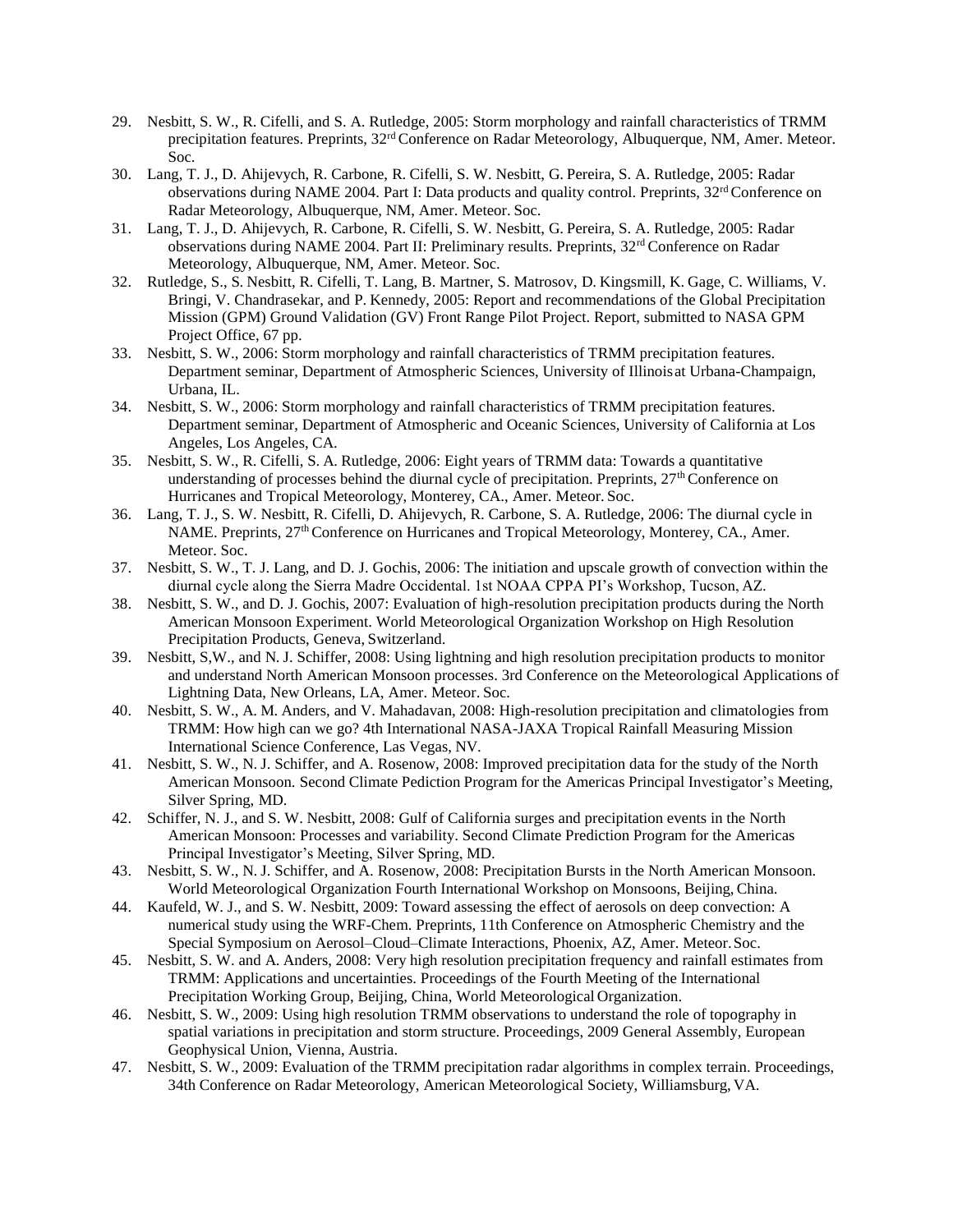- 48. Nesbitt, S. W., K. Reed, and R. Akers, 2009: TRMM precipitation radar retrievals in complex terrain: in a class by itself? Proceedings, Precipitation Measurement Missions science team meeting, National Aeronautics and Space Administration, Salt Lake City, UT.
- 49. Nesbitt, S. W., 2009: Using lightning and high-resolution precipitation data to monitor and understand North American Monsoon processes. Proceedings, American Geophysical Union Fall Meeting, San Francisco, CA.
- 50. Kaufeld, W. A., C. Peters-Lidard, and S. W. Nesbitt, 2009: Impact of high-resolution land surface initializations on simulations of North American Monsoon Convection. Proceedings, American Geophysical Union Fall Meeting, San Francisco, CA.
- 51. Schiffer, W. J. and S. W. Nesbitt, 2009: Moisture surges and precipitation variability associated with Gulf of California surges. Proceedings, American Geophysical Union Fall Meeting, San Francisco,CA
- 52. Nesbitt, S. W., and R. A. Akers, Jr., 2010: Using high-resolution long range lightning and spaceborne precipitation estimates to understand North American Monsoon processes. Proceedings, 3rd International Lightning Meteorology Conference, Orlando, FL.
- 52. Nesbitt, S. W., A. M. Anders, W. J. Kaufeld, and J. Colberg, 2010: Precipitation processes in southwest India during the summer monsoon: the Orographic Precipitation and Evolution of Landscapes-Western Ghats project (OPEL-WG). Proceedings, American Meteorological Society 29<sup>th</sup> Conference on Hurricanes and Tropical Meteorology, Tucson, AZ.
- 53. Kaufeld, W. J., and S. W. Nesbitt, 2010: Land surface–precipitation interactions in the North American Monsoon: Sensitivity to land surface model initialization and coupling. Proceedings, American Meteorological Society 29<sup>th</sup> Conference on Hurricanes and Tropical Meteorology, Tucson, AZ.
- 54. Meyers, E. C., G. M. McFarquhar, B. F. Jewett, and S. W. Nesbitt, 2010: Vertical velocity and microphysical distributions related to the rapid intensification of Hurricane Dennis (2005). Proceedings, American Meteorological Society 29<sup>th</sup> Conference on Hurricanes and Tropical Meteorology, Tucson, AZ.
- 55. Harnos, D. S., S. W. Nesbitt, and K. R. Knapp, 2010: Structural analysis of SSM/I and TMI overpasses of tropical cyclones from 1987-2008. Proceedings, American Meteorological Society 29<sup>th</sup> Conference on Hurricanes and Tropical Meteorology, Tucson, AZ.
- 56. Reed, K., and S. W. Nesbitt: Tropical orographic rainfall regimes according to the Tropical Rainfall Measuring Mission. Proceedings, American Meteorological Society 29th Conference on Hurricanes and Tropical Meteorology, Tucson, AZ.
- 57. Nesbitt, S. W., and K. Gleicher, 2010: Value–added matched datasets for GPM ground validation. Proceedings, Precipitation Measurement Missions science team meeting, National Aeronautics and Space Administration, Seattle, WA.
- 58. Harnos, D. S., and S. W. Nesbitt, 2010: The evolution of convective structure in tropical cyclones undergoing rapid intensification as observed by passive microwave sensors. Proceedings, American Geophysical Union Fall Meeting, San Francisco, CA.
- 59. Reed, K. A., and S. W. Nesbitt, 2010: Tropical orographic rainfall regimes according to the Tropical Rainfall Measuring Mission. Proceedings, American Geophysical Union Fall Meeting, San Francisco,CA.
- 60. Nesbitt, S. W. and Z. Wang, 2011: The influence of coastal topography on the South Asian Monsoon. Proceedings, Michio Yanai Symposium, American MeteorologicalSociety, Seattle, WA.
- 61. Kaufeld, W. A., and S. W. Nesbitt, 2011: How sensitive is the North American Monsoon to land surface characteristics? Proceedings, 25<sup>th</sup> Conference on Hydrology, American Meteorological Society, Seattle, WA.
- 62. Schiffer, N. S., and S. W. Nesbitt, 2011: How realistic is precipitation over the western U.S. and Mexico in IPCC AR4 GCMs? Proceedings, 23rd Conference on Climate Variability and Change and the 25th Conference on Hydrology, American Meteorological Society, Seattle,WA.
- 63. Nesbitt, S.W., and K. J. Gleicher, 2011: Multiple-wavelength radar perspectives of mixed-phase convective precipitation in MC3E. Proceedings, 35th Conference on Radar Meteorology, American Meteorological Society, Pittsburgh, PA.
- 64. Reed, K. A., and S. W. Nesbitt, 2011: Tropical orographic rainfall regimes according to the Tropical Rainfall Measuring Mission. Proceedings, 35th Conference on Radar Meteorology, American Meteorological Society, Pittsburgh, PA.
- 65. Harnos, D. S., and S. W. Nesbitt, 2011: Convective structure of two Atlantic 2010 rapidly intensifying tropical cyclones. Proceedings, 35th Conference on Radar Meteorology, American Meteorological Society, Pittsburgh, PA.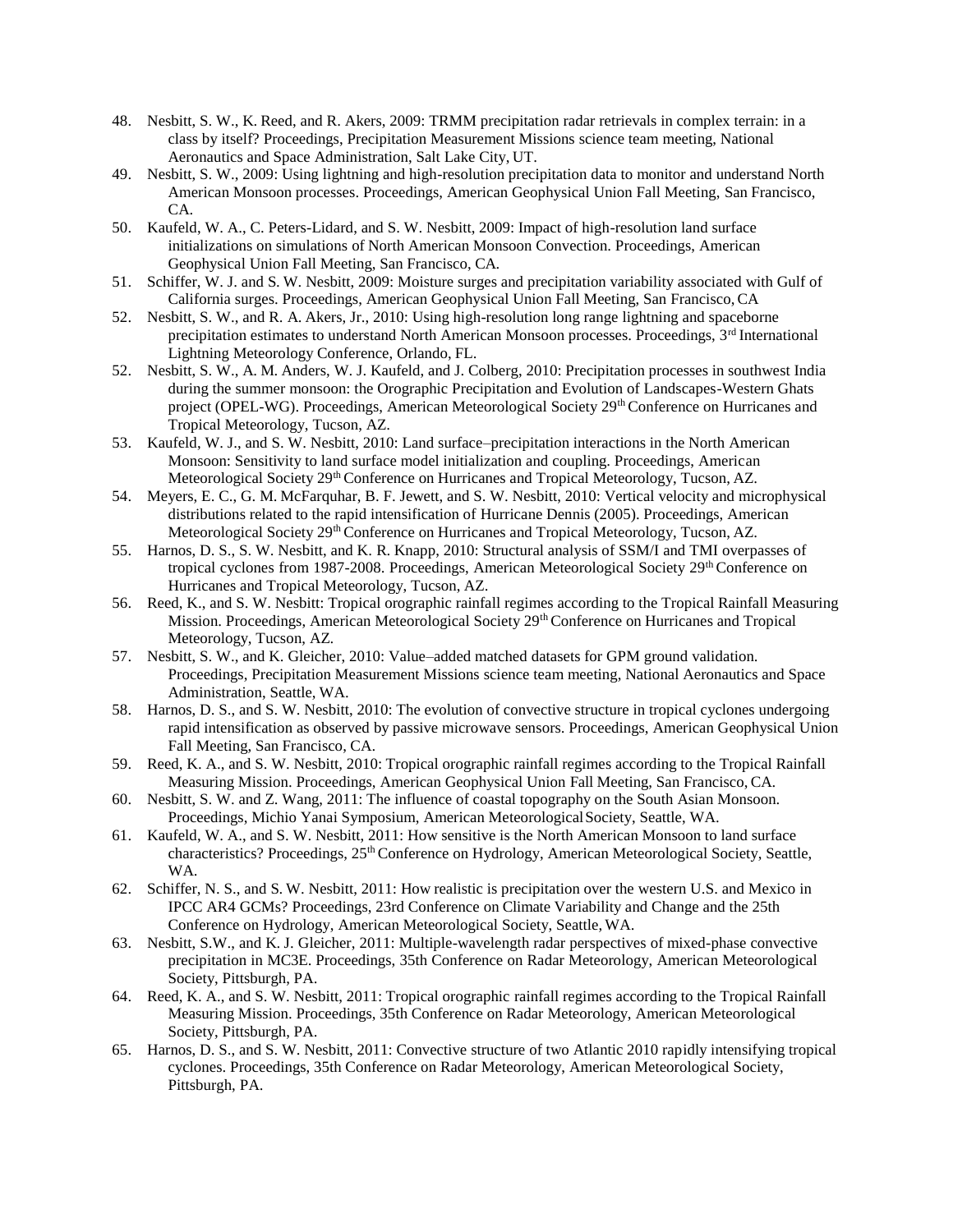- 66. Nesbitt, S. W., and K. J. Glelicher, Matched radar-aircraft datasets in the GPM-CloudSat Light Precipitation Validation Experiment. Finnish Meteorological Institute, Helsinki, Finland.
- 67. Nesbitt, S. W. ,K. J. Gleicher, W. A. Petersen, and M. A. Schwaller, 2011: Multiple-wavelength radar perspectives of mixed-phase convective precipitation in MC3E. Proceedings, American Geophysical Union Fall Meeting, San Francisco, CA.
- 68. Schiffer, N. J. ,and S. W. Nesbitt, 2011: Problems with the North American Monsoon in CMIP/IPCC GCM Precipitation. Proceedings, American Geophysical Union Fall Meeting, San Francisco, CA.
- 69. Reed, K. A., and S. W. Nesbitt, 2011: Tropical orographic rainfall regimes according to the Tropical Rainfall Measuring Mission. Proceedings, American Geophysical Union Fall Meeting, San Francisco, CA.
- 70. Nesbitt, S. W., D. S. Harnos, S. Tanelli, S. L. Durden, and G. M. McFarquhar, 2012: Understanding passive microwave and radar signatures of rapidly intensifying tropical cyclones: observations and model simulations for process understanding. Proceedings,  $30<sup>th</sup>$  Conference on Hurricanes and Tropical Meteorology, American Meteorological Society, Ponte Verde, FL.
- 71. Harnos, D. S., and S. W. Nesbitt, 2012: Convective evolution during rapid intensification under varying shear. Proceedings, 30<sup>th</sup> Conference on Hurricanes and Tropical Meteorology, American Meteorological Society, Ponte Verde, FL.
- 72. Reed, K. A., and S. W. Nesbitt, 2012: Environmental Controls on the Vertical Structure of Tropical Orographic Precipitation and Implications for Passive Microwave Retrievals. Proceedings,  $30<sup>th</sup>$  Conference on Hurricanes and Tropical Meteorology, American Meteorological Society, Ponte Verde, FL.
- 73. Kaufeld, W. J., S. W. Nesbitt, and A. M. Anders, 2012: Local summer monsoon precipitation patterns in the Western Ghats. Proceedings, 30<sup>th</sup> Conference on Hurricanes and Tropical Meteorology, American Meteorological Society, Ponte Verde, FL.
- 74. Nesbitt, S. W., A. VanLoocke, and C. J. Bernacchi, 2012: Biosphere-atmosphere interactions in the North American Monsoon, Water Workshop, Energy Biosciences Institute, Chicago, IL.
- 75. Nesbitt, S. W., K. J. Gleicher, A. Heymsfield, A. Bansemer, M. Polleot, A. Newman, S. Collis, P. Kollias, W. A. Petersen, 2012: Multiple-wavelength radar perspectives of mixed-phase convective precipitation in MC3E. Proceedings, European Radar Conference, Toulouse, France.
- 76. Nesbitt, S. W., K. J. Gleicher, W. A. Petersen, A. Bansemer, A. Heymsfield, M. Poellot, A. Newmann, D. Delene, G. Heymsfield, 2012: Radar-aircraft synergy in GPM-GV field campaigns. Oral presentation, Fall meeting, American Geophysical Union, San Francisco, CA.
- 77. Gleicher, K. J., and S. W. Nesbitt, 2013: An evaluation of WRF microphysics using airborne and ground instrumentation in LPVEx for GPM-GV. Proceedings, Fall meeting, American Geophysical Union, San Francisco, CA.
- 78. Harnos, D. S., and S. W. Nesbitt, 2013: Structural morphology of tropical cyclones as witnessed by passive microwave sensors. Proceedings, Annual meeting, American Meteorological Society, Austin,TX.
- 79. Nesbitt, S. W., A. M. Anders, 2013: Precipitation, elevation and relief in the tropics. Proceedings, Annual meeting, American Meteorological Society, Austin, TX.
- 80. Kaufeld, W. J., and S. W. Nesbitt, 2013: Influence of soil moisture initialization on local precipitation patterns in the Western Ghats. Oral presentation, Annual meeting, American Meteorological Society, Austin, TX.
- 81. Schiffer, N. S., and S. W. Nesbitt, 2013: Does increased model resolution over complex terrain improve precipitation for the right reasons? A North American Monsoon case study. Oral presentation, Annual meeting, American Meteorological Society, Austin,TX.
- 82. Nesbitt, S. W., 2013: Building the GV column: physical validation of GPM algorithms. Invited presentation, NASA Precipitation Measurement Missions science team meeting, Annapolis,MD.
- 83. Nesbitt, S. W., 2013: Building the GV column in the GPM Cold Season Precipitation Experiment (GCPEX). Invited poster presentation, NASA Precipitation Measurement Missions Science Team Meeting, Annapolis, MD.
- 84. Nesbitt, S. W., G. Duffy, G. McFarquhar, M. Kulie, C. V. Chandra, P. Kollias, S. Tanelli, W. A. Petersen, and A. Tokay, 2013: Quantifying snowfall scattering and microphysical properties from the Global Precipitation Mission Cold season Precipitation Experiment (GCPEx). Oral presentation, 36<sup>th</sup> Conference on Radar Meteorology, American Meteorological Society, Breckenridge, CO.
- 85. Keeler, J. M, B. F. Jewett, R. M. Rauber, G. M. McFarquhar, A. A. Rosenow, D. M. Plummer, D. Leon, S. W. Nesbitt, R. M. Rasmussen, G. Thompson, L. Xue, and C. Liu, 2014: Comparisons of Wyoming Cloud Radar observations to simulations of precipitation generating cells in winter cyclones. Oral presentation, 36th Conference on Radar Meteorology, American Meteorological Society, Breckenridge,CO.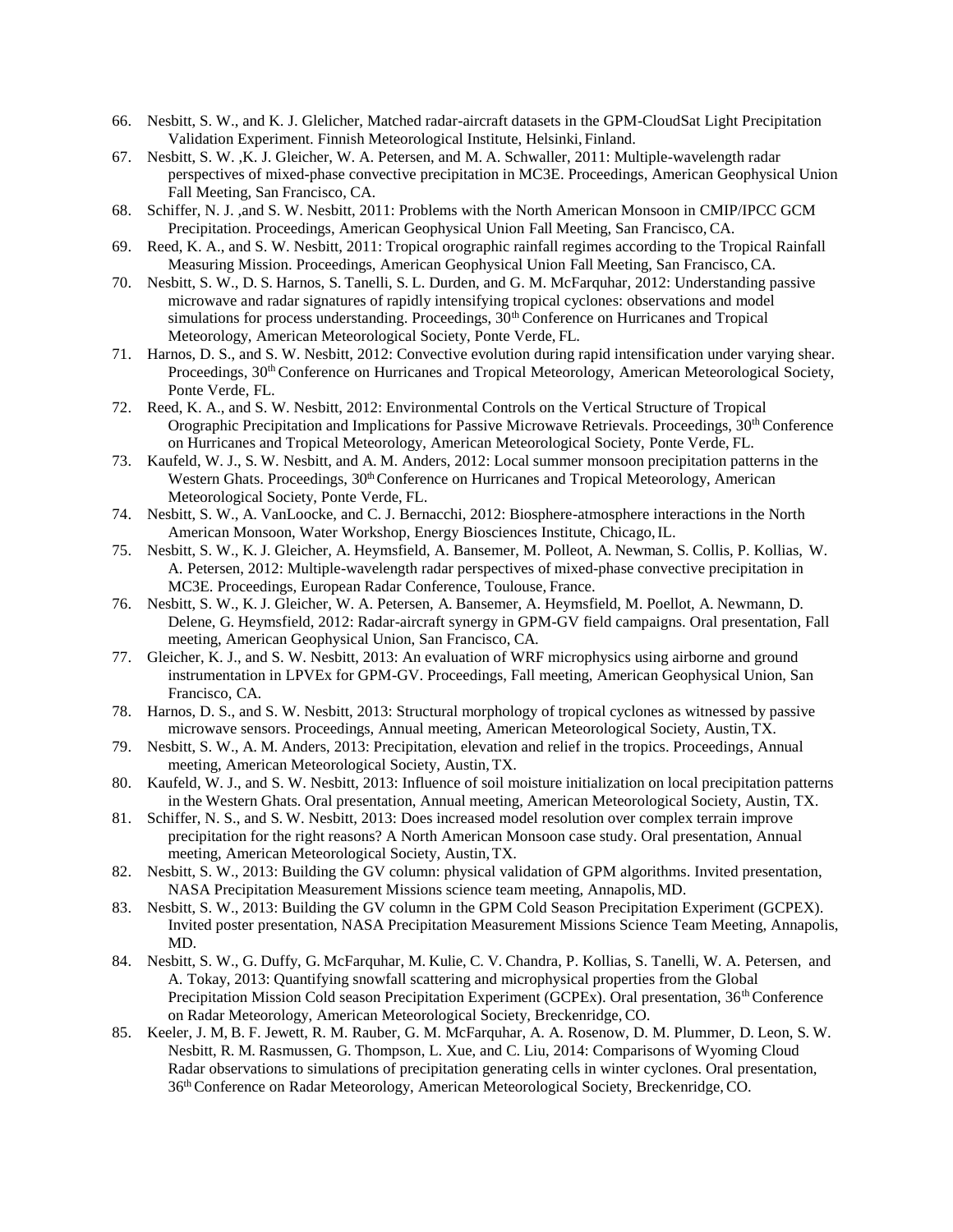- 86. Nesbitt, S. W., G. A. Duffy, K. Gleicher, G. M. McFarquhar, M. Kulie, C. R. Williams, W. A. Petersen, S. J. Munchak, A.Tokay, G. Skofronick-Jackson, V. Chandrasekar, P. Kollias, D. R. Hudak, S. Tanelli, 2013: Building the GPM-GV column from the GPM Cold season Precipitation Experiment. Invited oral presentation, American Geophysical Union Fall Meeting, San Francisco, CA.
- 87. Duffy, G., S. W. Nesbitt, G. McFarquhar, M. Poellot, V. Chandrasekar, D. Hudak, 2013: In situ microphysical and scattering properties of falling snow in GPM-GCPEx. Oral presentation, American Geophysical Union Fall Meeting, San Francisco, CA.
- 88. Gleicher, K., S. W. Nesbitt, G. Duffy, G. McFarquhar, A. Bansemer, A. Heymsfield, W. A. Petersen, 2013: Evaluating relationships between particle size distribution parameters and environment from GCPEx. Proceedings, Fall meeting, American Geophysical Union Fall Meeting, San Francisco, CA.
- 89. Colle, B. E., A. Molthan, R. Yu, S. E. Yuter, and S. W. Nesbitt, 2013: Evaluation of model microphysics within precipitation bands of extratropical cyclones. Proceedings, American Geophysical Union Fall Meeting, San Francisco, CA.
- 90. Harnos, D. S. and S. W. Nesbitt, 2013: Evaluation of vertical motion contributions towards tropical cyclone rapid intensification under varying wind shear. Proceedings, American Geophysical Union Fall Meeting, San Francisco, CA.
- 91. Reed, K. A., S. W. Nesbitt, M. Kulie, T. S. L'Ecuyer, and N. Wood, 2013: An evaluation of satellite retrievals of snowfall in regions of complex terrain. American Geophysical Union Fall Meeting, San Francisco,CA.
- 92. Wang, Z., I. E. Hankes, S. M. Hristova-Veleva, T. J. Dunkerton, and S. W. Nesbitt, 2014: Characteristics of tropical easterly wave pouches during tropical cyclone formation. Proceedings, 31<sup>st</sup> Conference on Hurricanes and Tropical Meteorology, San Diego, CA.
- 93. Harnos, D. S, and S. W. Nesbitt, 2014: Characterization of the dynamical role of convection in two simulated episodes of rapid intensification. Oral presentation, 31<sup>st</sup> Conference on Hurricanes and Tropical Meteorology, San Diego, CA.
- 94. Harnos, D. S., and S. W. Nesbitt, 2014: Passive microwave signatures of tropical cyclone symmetry as related to intensity change. Proceedings, 31<sup>st</sup> Conference on Hurricanes and Tropical Meteorology, San Diego, CA.
- 95. Duffy, G., S. W. Nesbitt, and G. McFarquhar, 2014: Evaluations of radar scattering models for falling snow. Proceedings, Precipitation Measurement Missions Science Team Meeting, NASA, Baltimore, Maryland.
- 96. Gleicher, K., S. W. Nesbitt, K. Reed, A. Bansemer, A. Heymsfield, and W. Petersen, 2015: Evaluating Relationships between Particle Size Distribution Parameters from GCPEx. Proceedings, Precipitation Measurement Missions Science Team Meeting, NASA, Baltimore,Maryland.
- 97. Nesbitt, S. W., P. Salio, D. Cecil, R. Garreaud, R. Houze, Jr., K. Rasmussen, A. Varble, L. Machado, D. Gochis, and S. Goodman, 2014: RELAMPAGO and SAME-PACE: Extreme storms that impact society in Southeastern South America. Proceedings, World Weather Open Science Conference, World Meteorological Organization, Montréal, Canada.
- 98. Nesbitt, S. W., K. Gleicher, G. Duffy, K. Reed, V. Chandrasekar, W. Petersen, D. Hudak, 2014: Snowfall validation for the NASA Global Precipitation Measurement mission. Proceedings,  $8<sup>th</sup>$  European Conference on Radar Meteorology and Hydrology, Garmisch-Partenkirchen, Germany.
- 99. Harnos, K., S. W. Nesbitt, K. Reed, G. Duffy, C. Williams, A. Bansemer, S. Munchak, A. Heymsfield, W. Petersen, 2014: Comparison of airborne and ground based measurements and the relationships between microphysical parameters from GCPEx. Proceedings, American Geophysical Union Fall Meeting, San Francisco, CA.
- 100. Choi, S., S. W. Nesbitt, T. Lang, and T. Chronis, 2014: Influence of Mesoscale Ocean Wind Variability on Tropical Atmospheric Convection. Proceedings, American Geophysical Union Fall Meeting, San Francisco, CA.
- 101. Nesbitt, S. W., D. S. Harnos, K. Harnos, K. Reed, G. Duffy, G. McFarquhar, S. Tanelli, C. Williams, B. Johnson, W. Petersen, A. Tokey, A. Barros, A. Wilson, 2014: Constraints on a priori assumptions and microphysical properties in precipitation from in situ measurements in GPM-GV field campaigns: regime dependence and impact on retrievals. Proceedings, American Geophysical Union Fall Meeting, San Francisco, CA.
- 102. Colle, B., A. Molthan, R. Yu, and S. W. Nesbitt, 2014: Evaluation of Mixed-Phase Microphysics Within Winter Storms Using Field Data and In Situ Observations. Proceedings, American Geophysical Union Fall Meeting, San Francisco, CA.
- 103. Barros, A., W. Petersen, T. Lang, A. Wilson, Y. Duan, S. W. Nesbitt, R. Cifelli, M. Schwaller, D. Wolff, D. Miller, J. Gourley, M. Petters, 2014: IPHEx 2014: Observations of Orographic Precipitation Processesin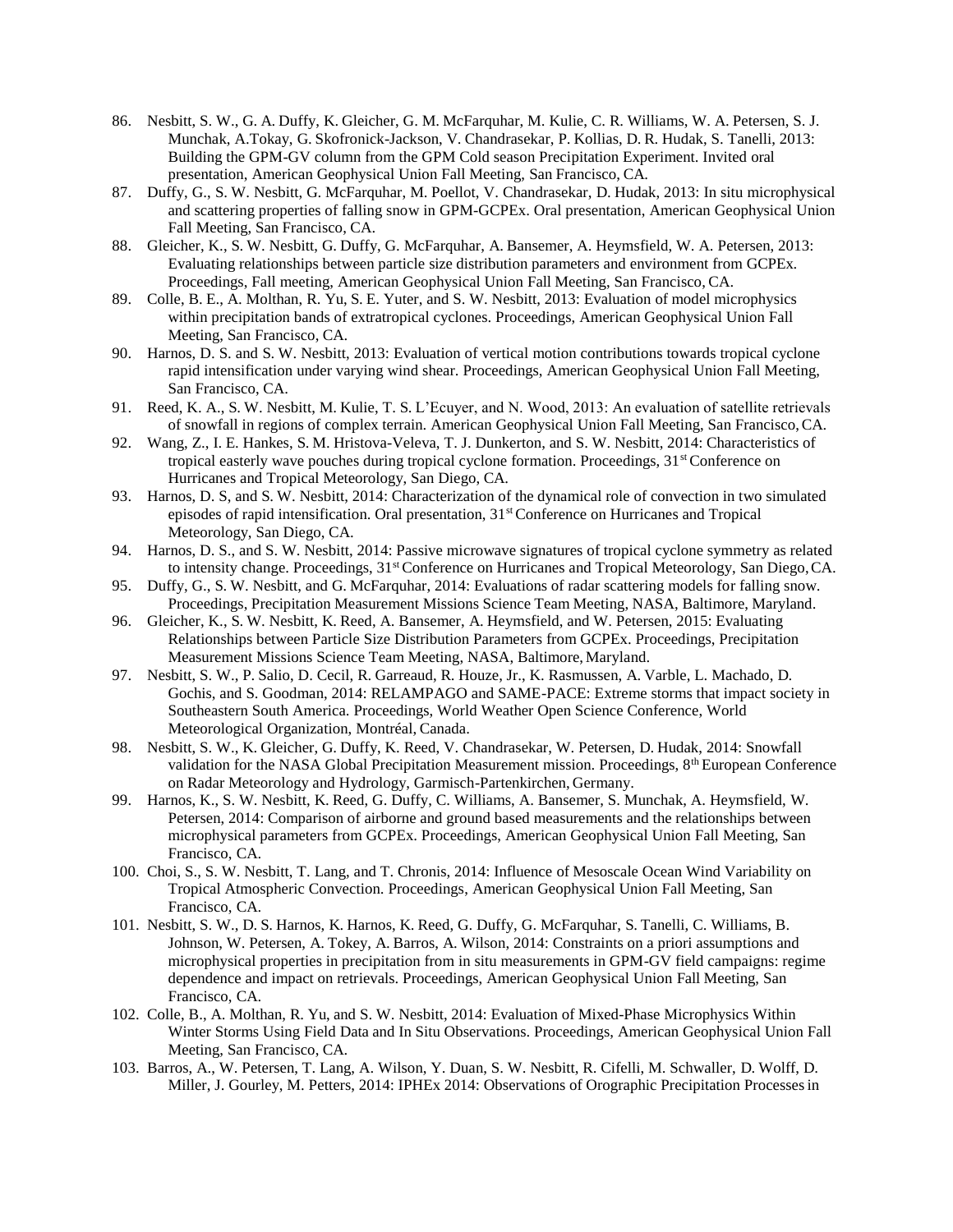the Southern Appalachians. Proceedings, American Geophysical Union Fall Meeting, San Francisco, CA. (invited)

- 104. Reed, K., S. W. Nesbitt, and A. Tokey: 2014: An Evaluation Of Cold Season Precipitation Microphysical Properties From A Ground-Based Perspective. Proceedings,American Geophysical Union Fall Meeting, San Francisco, CA.
- 105. Kulie, M., S. W. Nesbitt, D. S. Harnos, A. Heymsfield, B. Johnson, S. Tanelli, 2014: Multi-Frequency Radar and Microwave Radiometer Simulations of Surface Snowfall Events from GCPEx: Synergistic Application of In-Situ Microphysics Observations with Modeled Ice Scattering Properties. Proceedings, American Geophysical Union Fall Meeting, San Francisco, CA.
- 106. Duffy, G., S. W. Nesbitt, and G. McFarquhar, 2014: Evaluations of Particle Scattering Models for Falling Snow. Proceedings, American Geophysical Union Fall Meeting, San Francisco, CA.
- 107. Nesbitt, S. W., 2015: Improving Cold Season Precipitation Retrievals with GPM Ground Validatation Data. Proceedings, 7<sup>th</sup> NASA Global Precipitation Measurement Ground Validation Workshop, Seoul, Korea. (invited)
- 108. Nesbitt, S. W., 2015: RELAMPAGO: Remote sensing of Electrification, Lightning, And Meso-scale/microscale Processes with Adaptive Ground Observations. Invited Conference Keynote Presentation, XII Argentine Congress on Meteorology, Mar del Plata, Argentina.
- 109. Nesbitt, S. W., P. Salio, A. C. Saulo, 2015: RELAMPAGO Field Campaign. Proceedings, XII Argentine Congress on Meteorology, Mar del Plata, Argentina. (invited)
- 110. Ruiz, J. J., L. Vidal Sr., P. Maldonado, S. Suarez Ruiz, P. Salio, Y. Garcia Skabar, Y. Garcia Skabar, A. C. Saulo, S. W. Nesbitt, E. Kalnay, and T. Miyoshi, 2016: Local ensemble transform Kalman filter experiments using radar observations: a case study over central Argentina. Proceedings,  $37<sup>th</sup>$  Conference on Radar Meteorology, American Meteorological Society, Norman, OK.
- 111. Vidal, L. Sr., S. W. Nesbitt, P. Salio, S. Osores, C. Farias, A. Rodriguez, J. Serra, and G. Caranti, 2015: C-Band Dual-Polarization Observations of a Massive Volcanic Eruption in South America. Proceedings, 37<sup>th</sup> Conference on Radar Meteorology, American Meteorological Society, Norman, OK.
- 112. Salio, P. V., and L. Pappalardo, S. W. Nesbitt, L. Vidal Sr., M. D. L. M. Alvarez Imaz, and A. Scardilli, 2015: Variability of parameters for Attenuation Correction over mid-latitude extreme precipitating events. Proceedings, 37th Conference on Radar Meteorology, American Meteorological Society, Norman, OK.
- 113. Nesbitt, S. W., G. Duffy, K. A. Reed, G. McFarquhar, and A. Tokay, 2015: Using particle size distribution observations from GPM field campaigns to constrain spaceborne precipitation retrievals. Proceedings, 37<sup>th</sup> Conference on Radar Meteorology, American Meteorological Society, Norman, OK.
- 114. Vidal, L. Sr., S. R. Suarez, P. Salio, S. W. Nesbitt, and R. Mezher, 2015: S. Ruiz Suarez, P. Salio, S. W. Nesbitt, and R. Mezher, 2015: C-band Hydrometeor Classification Scheme and Its Application on Hail Detection over Central Argentina. Proceedings, 37<sup>th</sup> Conference on Radar Meteorology, American Meteorological Society, Norman, OK.
- 115. Duffy, G., S. W. Nesbitt, and G. McFarquhar, 2015: A Comparison of Retrieved Mass-Diameter Relationships in Snowfall from Radar and Ice Water Content Measurements. Proceedings, 37th Conference on Radar Meteorology, American Meteorological Society, Norman, OK.
- 116. Metzler, R., S. W. Nesbitt, and P. Salio, 2015: Investigating Hail Core Signatures Using C-Band Polarimetric Radar. Proceedings, 37th Conference on Radar Meteorology, American Meteorological Society, Norman, OK.
- 117. Reed, K. A., and S. W. Nesbitt, 2015: An Evaluation of Cold Season Precipitation Microphysical Properties from a Radar Perspective. Proceedings,  $37<sup>th</sup>$  Conference on Radar Meteorology, American Meteorological Society, Norman, OK.
- 118. Nesbitt, S. W., and K. L. Rasmussen, 2015: Extremely tall convection: characteristics and controls. Proceedings, American Geophysical Union Fall Meeting, San Francisco, CA.
- 119. Duffy, G. A., S. W. Nesbitt, and G. M. McFarquhar, 2015: Sensitivity of simulated snow cloud properties to mass-diameter parameterizations. Proceedings, American Geophysical Union Fall Meeting, San Francisco, CA.
- 120. Fritz, C., Z. Wang, S. W. Nesbitt, and T. Dunkerton, 2015: Cloud Evolution during Tropical Cyclone Formation as Revealed by TRMM PR. Proceedings, American Geophysical Union Fall Meeting, San Francisco, CA.
- 121. Reed, K. A. and S. W. Nesbitt, 2015: An uncertainty model for snowfall rate retrievals from the GPM DPR. Proceedings, American Geophysical Union Fall Meeting, San Francisco, CA.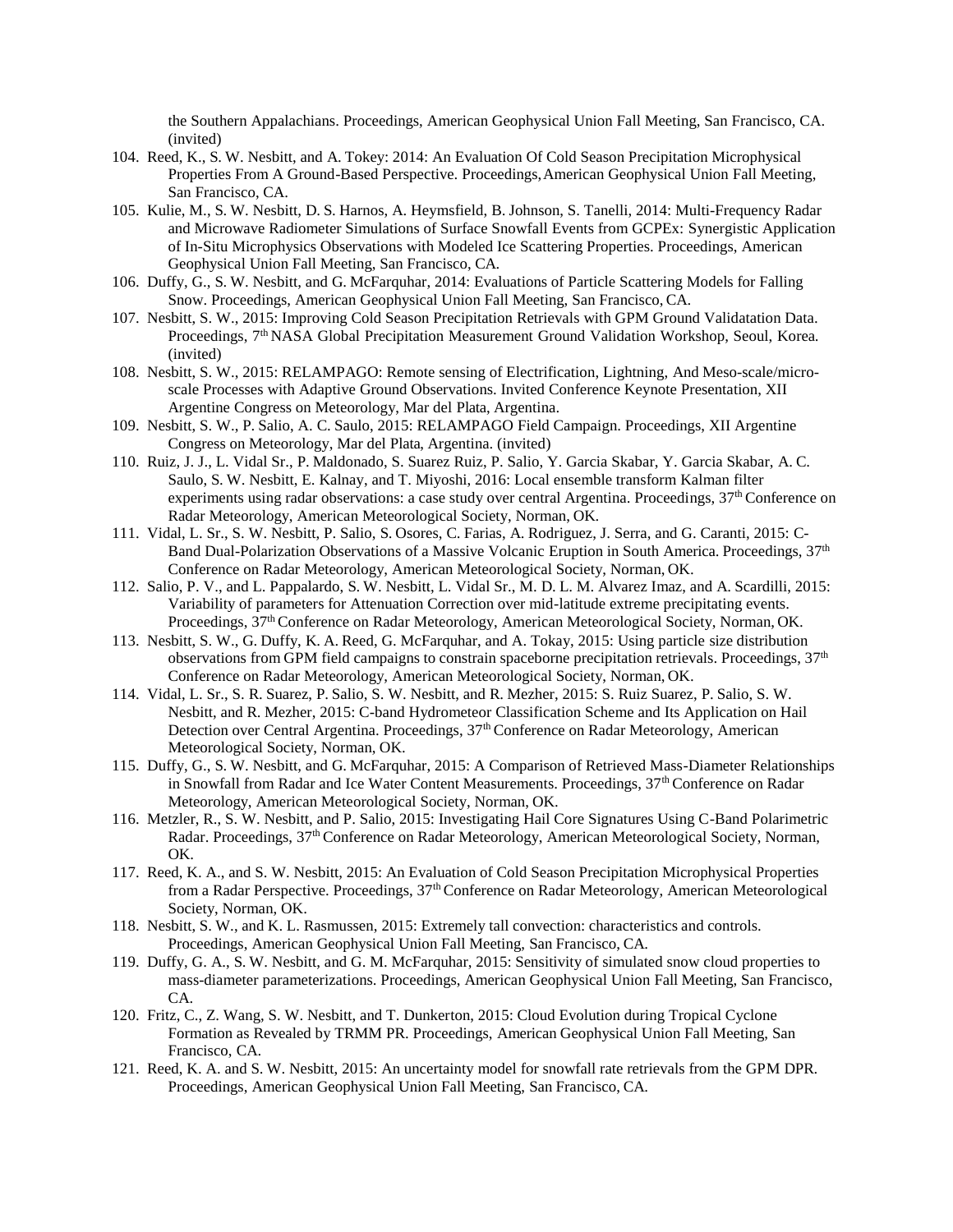- 122. Nesbitt, S. W., and A. Varble, 2016: CACTI-RELAMPAGO synergy. Proceedings, Atmospheric Radiation Measurement Radar Meeting, Miami, FL.
- 123. Nesbitt, S. W., and A. Varble, 2016: CACTI-RELAMPAGO synergy. Proceedings, Atmospheric Radiation Measurement Atmospheric Systems Research Science Team Meeting, Tysons, VA.
- 124. Nesbitt, S. W., P. Borque, K. Rasmussen, P. Salio, R. J. Trapp, L. Vidal, M. Rugna, J. Mulholland, 2016: Severe Convection in Central Argentina: Storm Modes and Environments. Proceedings, 28<sup>th</sup> Conference on Severe Local Storms, American Meteorological Society, Portland, OR.
- 125. Nesbitt, S. W. and P. Borque, 2017: RELAMPAGO. Proceedings, Atmospheric Radiation Measurement Atmospheric Systems Research Science Team Meeting, Tysons, VA.
- 126. Nesbitt, S. W., R. Chase, P. Borque, J. Finlon, S. Ding, and G. McFarquhar, 2017: A critical evaluation of the GPM DPR algorithm assumptions using OLYMPEX data, OLYMPEX Workshop, Seattle,WA.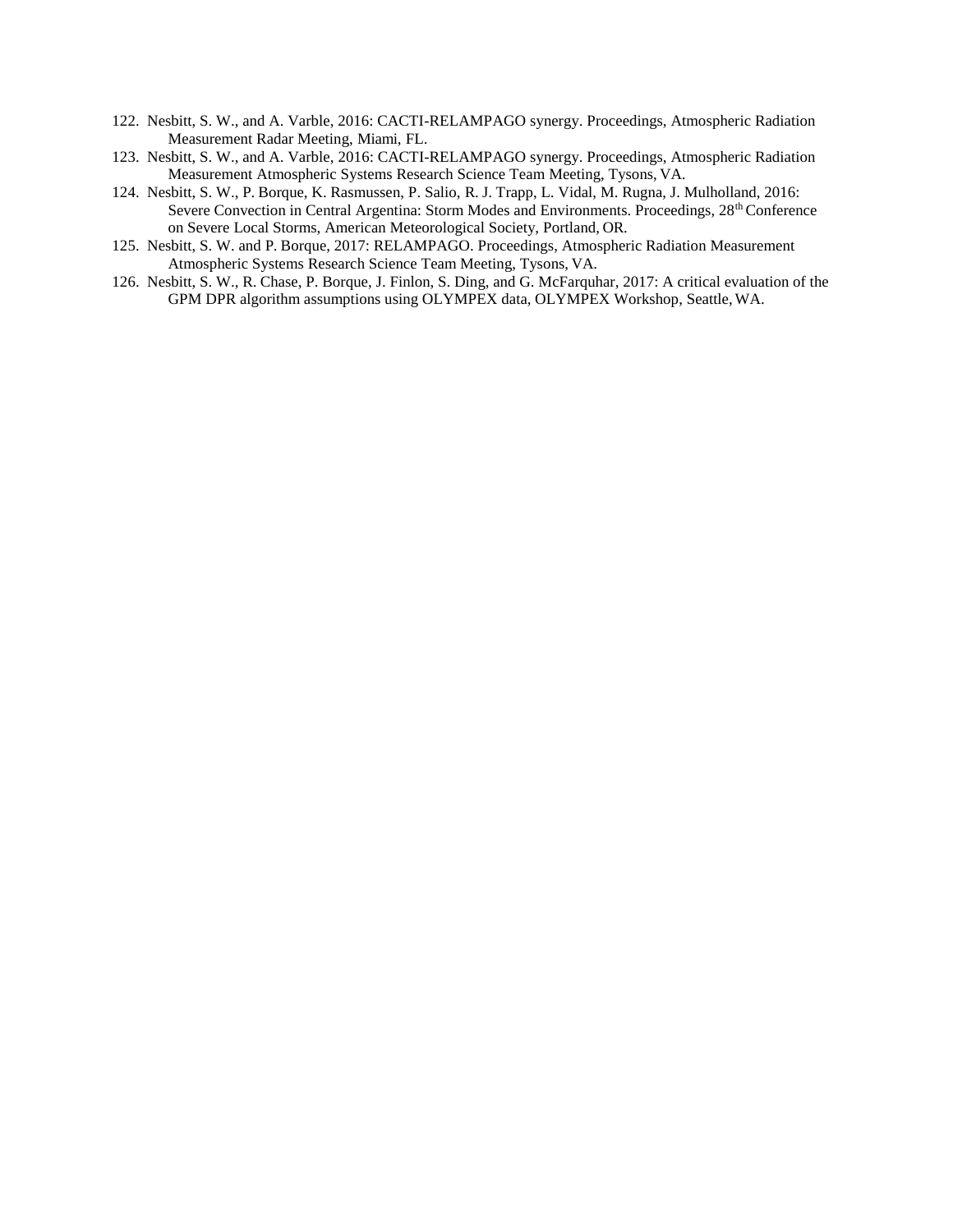# **III. TEACHING**

# A. Courses Taught

| Spring 2007 | Weather Analysis and Forecasting (ATMS 403)                                                |
|-------------|--------------------------------------------------------------------------------------------|
| Fall 2007   | Weather Analysis and Forecasting (ATMS 403)                                                |
| Spring 2008 | Tropical Meteorology (ATMS 406, new course)                                                |
| Fall 2008   | Radar Meteorology (ATMS 410)                                                               |
| Spring 2009 | Weather Systems (ATMS 505, new course)                                                     |
| Fall 2009   | Tropical Meteorology (ATMS 406)                                                            |
| Spring 2010 | Weather Systems (ATMS 505)                                                                 |
| Fall 2010   | Special Topics in Atmospheric Sciences (ATMS 597R: Mesoscale modeling with WRF, new        |
| course)     |                                                                                            |
| Spring 2011 | Weather Systems (ATMS 505)                                                                 |
| Fall 2011   | Tropical Meteorology (ATMS 406)                                                            |
| Spring 2012 | Weather Systems (ATMS 505)                                                                 |
| Fall 2012   | Satellite Remote Sensing (ATMS 411)                                                        |
| Fall 2012   | Graduate Professional Development (ATMS 571)                                               |
| Spring 2013 | Weather Systems (ATMS 505)                                                                 |
| Fall 2013   | Graduate Professional Development (ATMS 571)                                               |
| Spring 2014 | Weather Systems (ATMS 505)                                                                 |
| Spring 2014 | Special Topics in Atmospheric Sciences (ATMS 597SN: Mesoscale modeling with WRF)           |
| Fall 2014   | Tropical Meteorology (ATMS 406)                                                            |
| Fall 2014   | Graduate Professional Development (ATMS 571)                                               |
| Fall 2015   | Special Topics in Atmospheric Sciences (ATMS 391SN: Geophysical data analysis, new course) |
| Spring 2016 | Special Topics in Atmospheric Sciences (ATMS 597SN: Mesoscale modeling with WRF)           |
| Fall 2016   | Tropical Meteorology (ATMS 406)                                                            |
| Spring 2017 | Computing and Data Analysis (ATMS 305)                                                     |

# B. Supervision of Graduate Students

### *M.S. Students*

| Chase, Randy      | $M.S.$ student, $2016$ – present |
|-------------------|----------------------------------|
| Zea, Lina Rivelli | $M.S.$ student, $2017$ – present |

### *Ph.D. Students*

| Reed, Kimberly   | Ph.D. student, 2009 – present, Passed Qualification Exam May 2013 (received |
|------------------|-----------------------------------------------------------------------------|
|                  | NASA Earth System Science Graduate Fellowship Fall 2011)                    |
| Mulholland, Jake | Ph.D. student, $2016$ – present                                             |

# *Graduate Committees Served Upon*

| Grim, Joseph  | Ph.D., 2007: "The development, evolution, and forcing of the rear inflow jet in<br>bow echoes during BAMEX", Currently employed at the National Center for<br>Atmospheric Research, Boulder, CO.                              |
|---------------|-------------------------------------------------------------------------------------------------------------------------------------------------------------------------------------------------------------------------------|
| Zhang, Henian | Ph.D., 2008: "Impact of Saharan dust as CCN on the evolution of an idealized<br>tropical cyclone", Currently employed as a post doc at the Georgia Institute of<br>Technology, Atlanta, GA.                                   |
| Romine, Glen  | Ph.D., 2008: "Improving storm-scale analyses of convection via assimilation of<br>polarimetric radar observations", Currently employed as a Project Scientist at<br>the National Center for Atmospheric Research, Boulder, CO |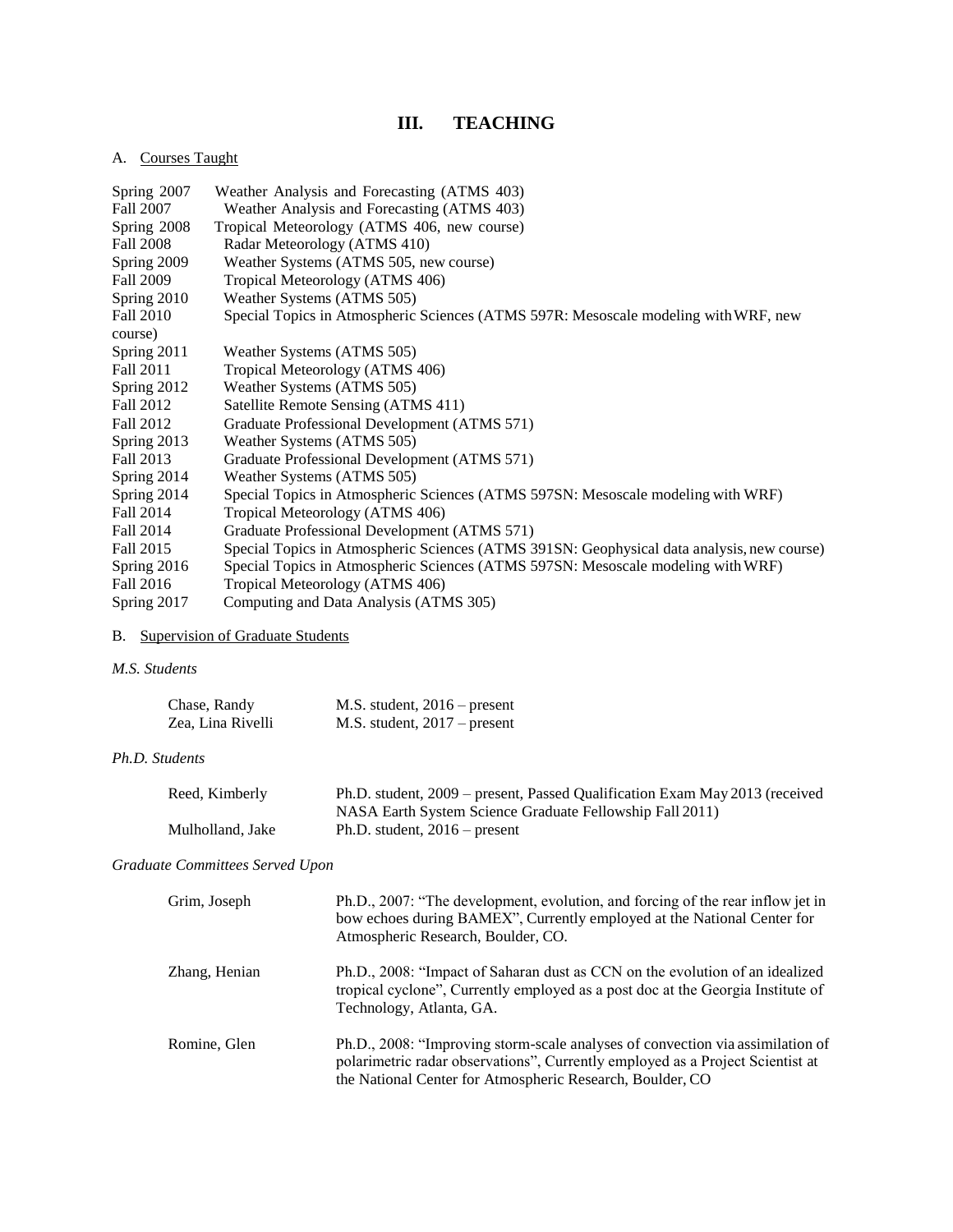| Um, Junshik            | Ph.D., 2009: "The microphysical and radiative properties of tropical cirrus from<br>the 2006 Tropical Warm Pool International Cloud Experiment (TWP-ICE)",<br>Currently employed as a post doc at the University of Illinois, Urbana, IL                                                    |
|------------------------|---------------------------------------------------------------------------------------------------------------------------------------------------------------------------------------------------------------------------------------------------------------------------------------------|
|                        | Kaufeld/Flynn, Wendilyn Committee chair, Ph.D., 2012: "Land surface and orographic controls on<br>precipitation patterns in the Sierra Madre Occidental and Western Ghats",<br>Currently an assistant professor of earth sciences at the University of Northern<br>Colorado.                |
| Van Loocke, Andrew     | Ph.D., 2012: "The Impact of land-use and global change on water-related<br>ecosystem services in the Midwest US". Currently an assistant professor of<br>agricultural meteorology at Iowa State University                                                                                  |
| Barman, Rahul          | Ph.D., 2013: "Impacts of model-data uncertainties on biogeophysical-<br>biogeochemical interactions in a land surface model (with an emphasis on the<br>northern high-latitude regions)."                                                                                                   |
| Ching, Joseph          | Ph.D., 2013: "Black carbon mixing state impacts on aerosol activation-<br>investigations using particle-resolved model simulations." Currently a post<br>doctoral research associate at Pacific Northwest National Laboratory.                                                              |
| Schiffer, Nicole       | Committee chair, Ph.D., 2013: "Intraseasonal precipitation processes in complex<br>terrain: The effects of model and terrain resolution on WRF simulations of the<br>North American Monsoon." Currently a science writing intern at the National<br>Center for Supercomputing Applications. |
| Mills, Catrin          | Ph.D., 2014: "Arctic synoptic activity associated with sea ice variability using<br>self-organizing maps." Currently a post doctoral research fellow at the<br>University of Colorado-Boulder.                                                                                              |
| Daniel Harnos          | Committee chair, Ph.D. 2014, "Characterization of the role of precipitation in<br>tropical cyclone intensification"                                                                                                                                                                         |
| <b>Kirstin Harnos</b>  | Committee chair, Ph.D. 2014, "Parametrizing PSD assumptions for GPM<br>algorithms"                                                                                                                                                                                                          |
| Hankes, Isaac          | Ph.D., 2014: "Atlantic tropical cyclone formation: Pre-genesis evolution of<br>tropical easterly waves and impacts of the middle to upper tropospheric dry air"                                                                                                                             |
| Alvarez Imaz, Milagros | Licenciatura (Universidad de Buenos Aires, Argentina), 2015: "Procesos en la<br>mesoescala que conducen al inicio de la convección húmeda profunda en el<br>norte de la provincia de Córdoba"                                                                                               |
| Keeler, Jason          | Ph.D., 2015: "Dynamics of Cloud-Top Generating Cells in Winter Cyclones"                                                                                                                                                                                                                    |
| Anselmo, Evandro       | Ph.D. (Universidade de São Paulo, Brazil), 2015: "Morfologia das tempestades<br>elétricas na América do Sul"                                                                                                                                                                                |
| Grazioli, Jacopo       | Ph.D. (École Polytechnique Fédérale de Lausanne, Switzerland), 2015:<br>"Polarimetric weather radar: from signal processing to microphysical retrievals"                                                                                                                                    |
| Duffy, George          | M.S., 2013 - 2016 (co-advised with Greg McFarquhar), (received NASA Earth<br>System Science Graduate Fellowship Fall 2014)                                                                                                                                                                  |
| Choi, Stella           | M.S., 2013 - 2016 (received NSF Graduate Fellowship Fall 2015)                                                                                                                                                                                                                              |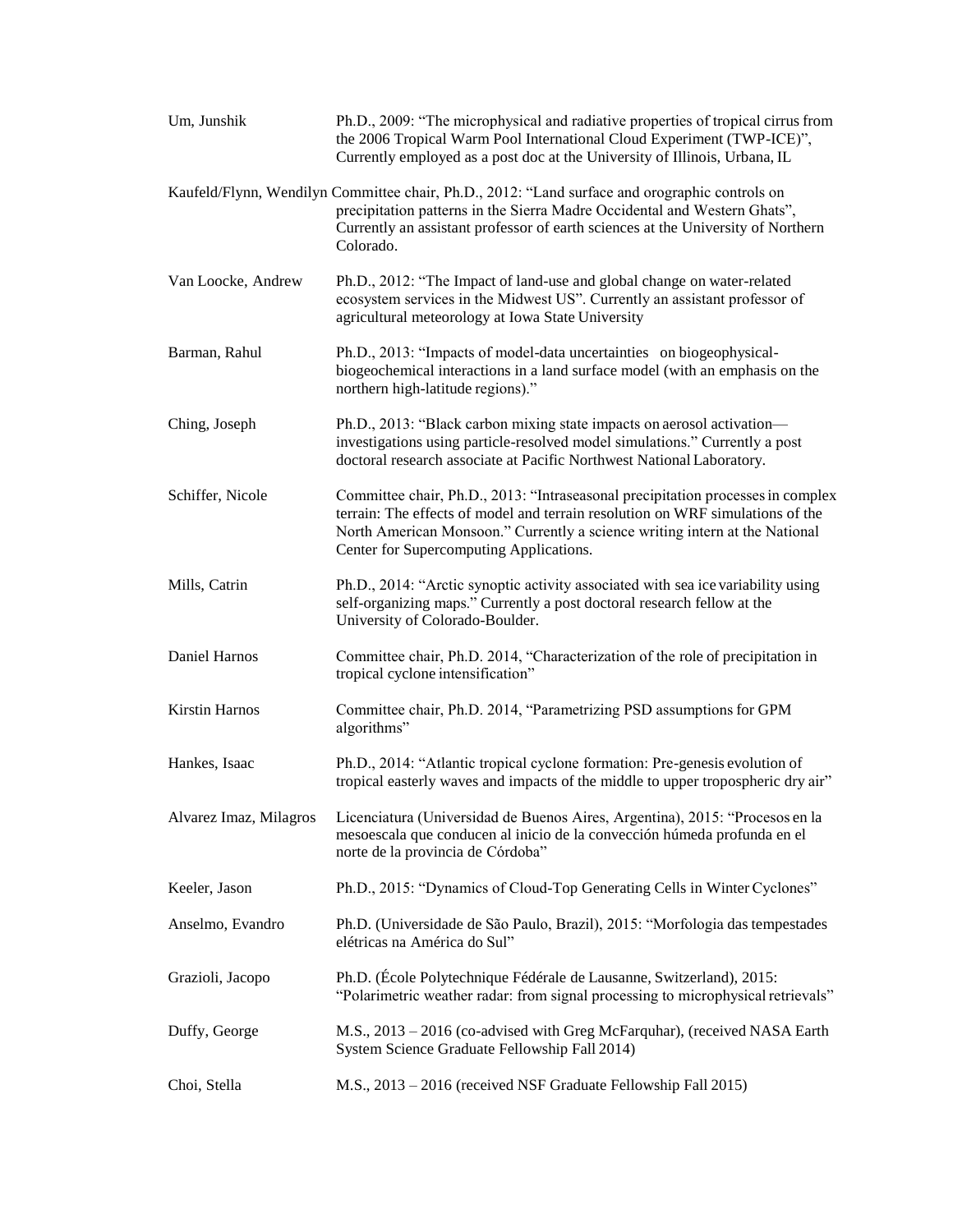| Tian, Jian       | Ph.D., 2016: "Investigation of the evolution of atmospheric particles with<br>integration of the stochastic particle-resolved model PartMC-MOSAIC and<br>atmospheric measurements" |
|------------------|------------------------------------------------------------------------------------------------------------------------------------------------------------------------------------|
| Rosenow, Andrew  | Ph.D., 2016: "Exploring methods to extract vertical motions in winter storms"                                                                                                      |
| Fritz, Cody      | Ph.D., 2017: "Coupling among the primary circulation, secondary circulation,<br>and precipitation during tropical cyclogenesis"                                                    |
| Wu, Wei          | Ph.D., 2017: "Observation and simulation of mid-latitude ice clouds"                                                                                                               |
| Finlon, Joseph   | Ph.D. candidate, passed prelim                                                                                                                                                     |
| Hu, Huancui      | Ph.D. candidate, passed prelim                                                                                                                                                     |
| Norris, Bethany  | Ph.D. candidate, passed prelim                                                                                                                                                     |
| Curtis, Jeffrey  | Ph.D. candidate, passed prelim                                                                                                                                                     |
| Cancelada, Maite | Ph.D. Universidad de Buenos Aires (received Argentine NSF fellowship)                                                                                                              |
| Mulholland, Jake | Ph.D. student                                                                                                                                                                      |
| Garg, Piyush     | Ph.D. student                                                                                                                                                                      |
| Chase, Randy     | M.S. student                                                                                                                                                                       |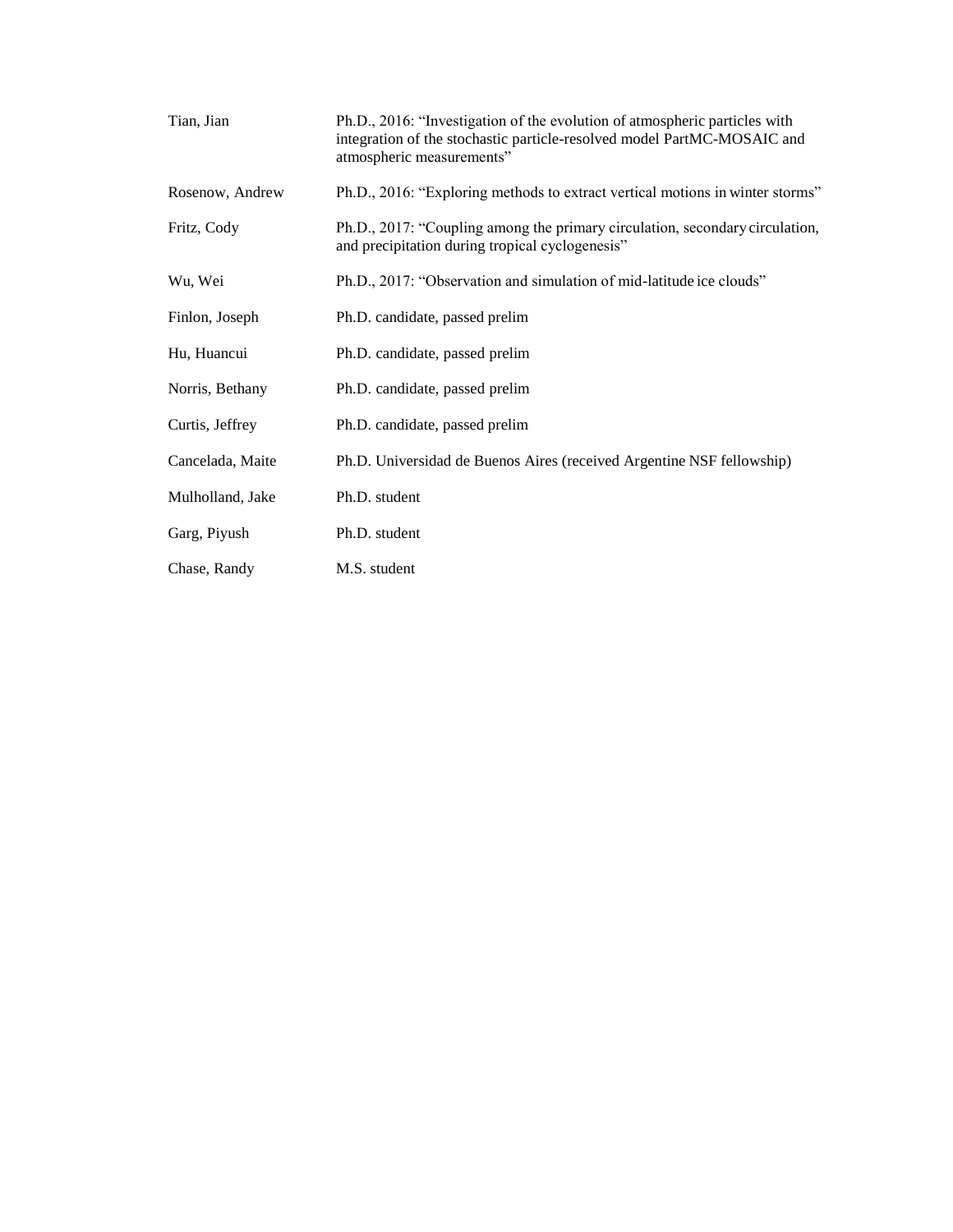### **IV. SERVICE**

- A. Summary of Service
- 1. Public Service

Speaker at the Central Illinois Chapter of the American Meteorological Society, Lincoln, IL, September 2006

Speaker at the Illinois State Water Survey, Champaign, IL, October 2006

Interviewed by *Daily Illini* on the hurricane season, September 2007

- Represented Atmospheric Sciences at the National Weather Service Open House, Lincoln, IL, October 2007
- Speaker at earth science classes on field experiment in Nepal, Lancaster High School, Lancaster, NY, October 2007
- Speaker in campus-wide lecture series on the North American Monsoon, State University of New York at Oswego, Oswego, NY, October 2007
- Interviewed by *Daily Illini* on snowy weather, February 2008
- Speaker at Early Learning preschool on hurricanes, Champaign, IL, December 2008
- Speaker at Early Learning preschool on tornadoes, Champaign, IL, May 2009
- Interviewed by *Daily Illini* on climate change impacts, October 2009
- Interviewed by Medill News Service on weather exhibit at Chicago Museum of Science and Technology, May 2010
- Speaker at Bottenfield Elementary School on tornadoes, Champaign, IL, May 2010
- Interviewed by *Christian Science Monitor* on research on rapidly intensifying hurricanes, August 2011
- Interviewed by American Institute of Physics *Discoveries and Breakthroughs Inside Science* on rapidly intensifying hurricanes, August 2011
- Speaker at Booker T. Washington Elementary School on tornadoes, Champaign, IL, March 2012
- Interviewed on rapidly intensifying hurricanes, *ORF* Austria Radio/Television, May 2012
- Speaker at Leal Elementary School on weather and tornadoes, Urbana, IL, May 2012
- Speaker at Polaris Charter Academy on Hurricanes, Chicago, IL, September 2012
- Hosted the 7<sup>th</sup> grade class (~80 students) from Polaris Charter Academy in the Department of Atmospheric Sciences, Urbana, IL, November 2012
- Invited webinar speaker on the Global Precipitation Mission, CoCoRAHS Webinar Series, June 2013
- Invited webinar speaker on the Remote Sensing of Clouds and Precipitation, National Earth Science Teachers Association, August 2013
- Invited webinar speaker on the Remote Sensing of Clouds and Precipitation, National Earth Science Teachers Association, February 2015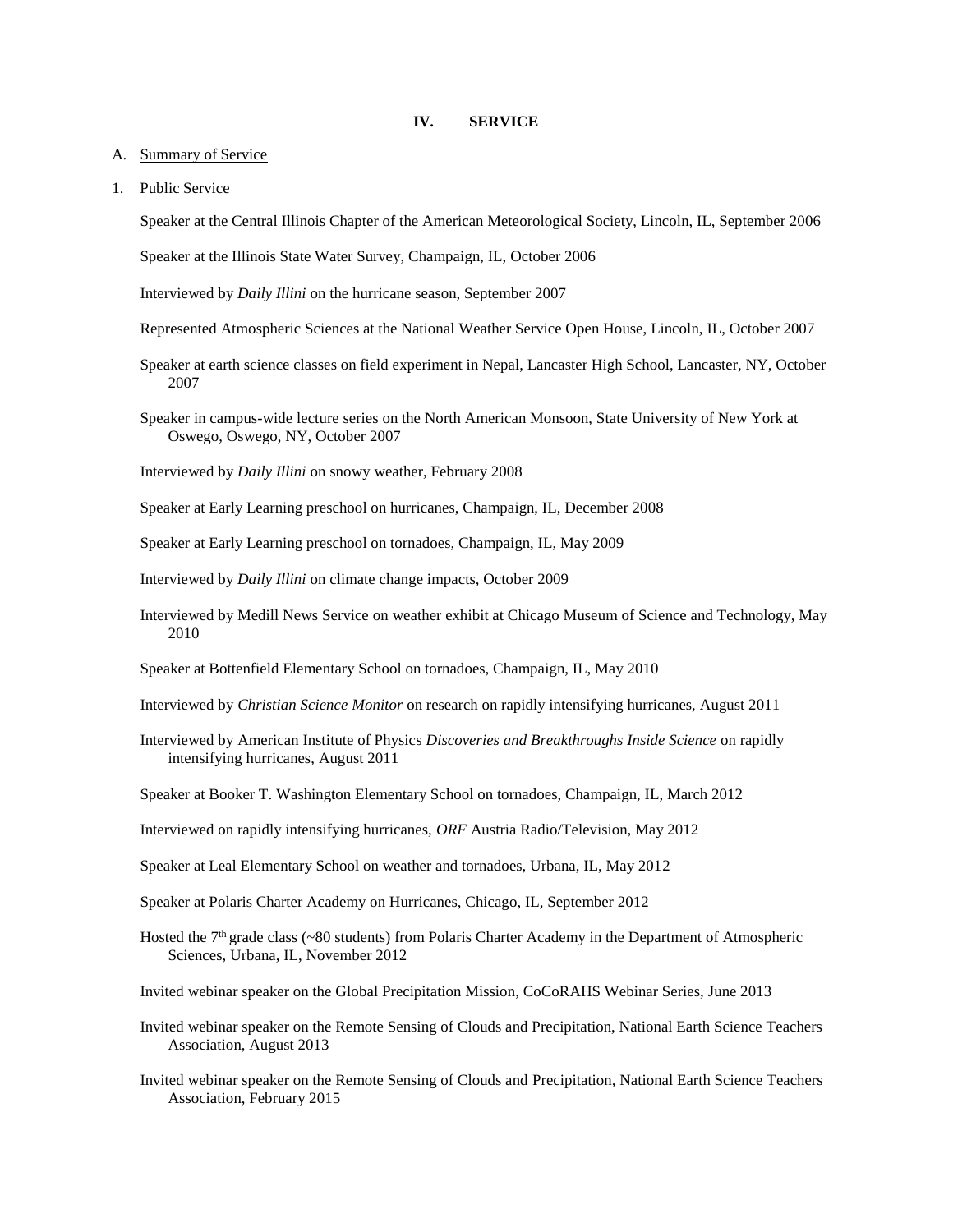- Led 8-day workshop on "Applications of dual polarization radar data" at Universidad de Buenos Aires, March-April 2015
- Interviewed by the CANAL 10 television station (in Spanish) in Córdoba, Argentina, April 2015
- Interviewed by the University of Buenos Aires Public Affairs Bureau on the RELAMPAGO field experiment, May 2015
- Speaker on Clouds and Precipitation at Bottenfield Elementary School, Champaign, IL, May 2016.
- Speaker on Clouds and Precipitation at University Primary School, Champaign, IL, October 2016
- Interviewed by Business Insider on "Scientists around the world are worried about a Trump team proposal to ax NASA's 58-year mission to study the Earth", December 2016
- 2. Service to Disciplinary and Professional Societies or Associations
	- Member, American Meteorological Society Science and Technology Advisory Committee on Radar Meteorology, 2007 – 2012

President-elect, Central Illinois Chapter of the American Meteorological Society, 2007

President, Central Illinois Chapter of the American Meteorological Society, 2007 – 2009

Faculty advisor, University of Illinois Chapter of the American Meteorological Society, 2007 – 2013

- Chaired session on "Error Metrics" at the World Meteorological Organization Workshop on High Resolution Precipitation Products, Geneva, Switzerland, December 2007
- Chaired session on "Use of Lightning Data in the Operational Warning and Decision Making Process" at the 3rd Conference on the Meteorological Application of Lightning Data, American Meteorological Society Annual Meeting, New Orleans, LA, January 2008
- Member of Validation Working Group, International Precipitation Working Group, Coordination Group for Meteorological Satellites, World Meteorological Organization, October 2008 – present
- Served on National Academy of Sciences Committee on Progress and Priorities of US Weather Research and Research-to-Operations Activities", Woods Hole, MA, July 2009
- Chaired session on "Quantitative Precipitation Estimation" at the 34th American Meteorological Society Conference on Radar Meteorology, Williamsburg, VA, October 2009
- Chaired session on "Convection" at the 29<sup>th</sup> American Meteorological Society Conference on Hurricanes and Tropical Meteorology, Tucson, AZ, May 2010
- Selection committee, Max Eaton Prize at the 29<sup>th</sup> American Meteorological Society Conference on Hurricanes and Tropical Meteorology, Tucson, AZ, May 2010
- Co-Chair, 35th American Meteorological Society Conference on Radar Meteorology, Pittsburgh, PA, September 2011
- Selection committee, Spiros Geotis Prize at 35<sup>th</sup> American Meteorological Society Conference on Radar Meteorology, Pittsburgh, PA, September 2011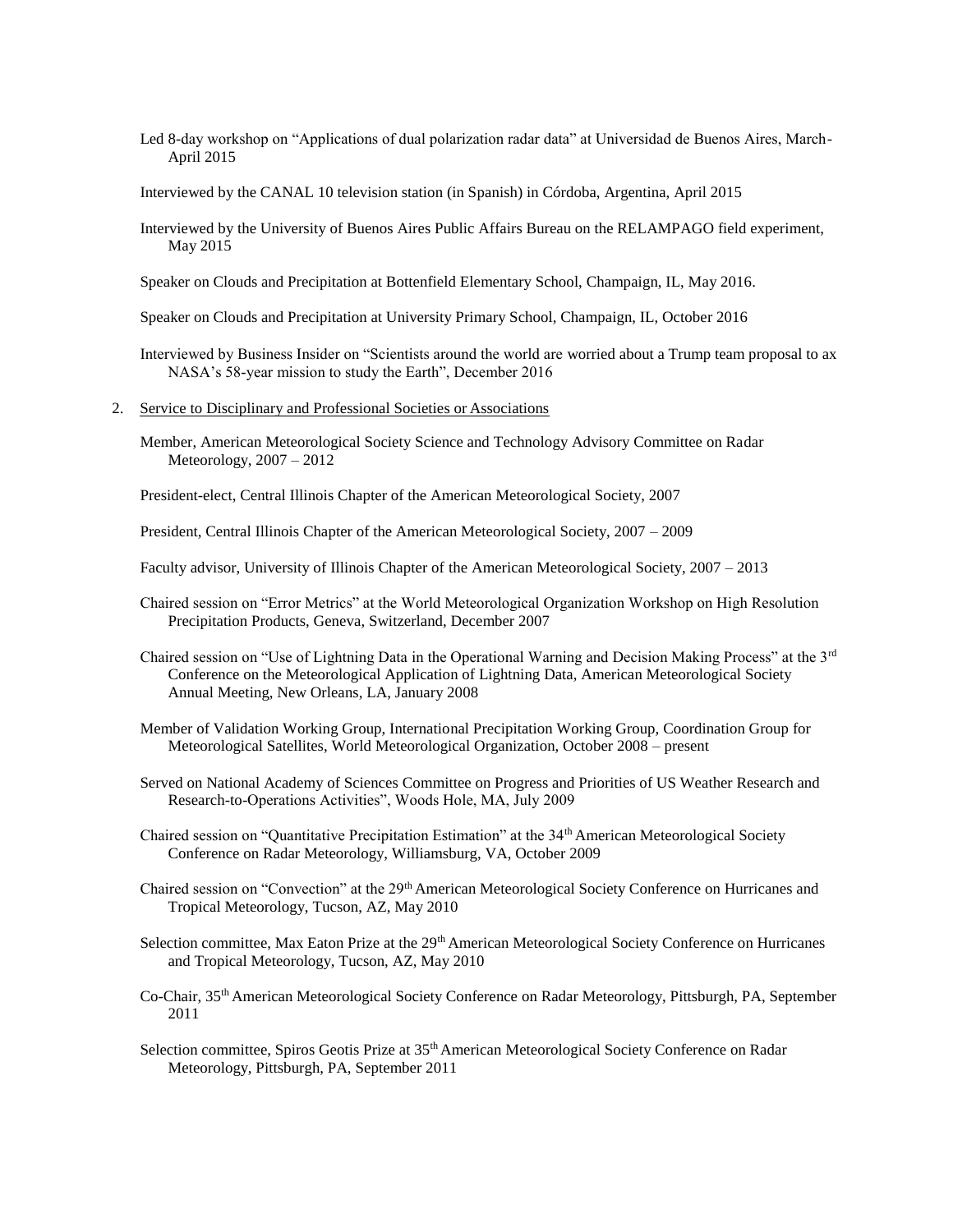- Session co-convener, "Orographic precipitation: Measurement, Mechanisms, and Impact on Landforms", American Geophysical Union Fall Meeting, December 2011.
- Session co-convener, "Remote Sensing of Tropical Cyclones and Tropical Convective Systems: Observation and Data Assimilation", American Geophysical Union Fall Meeting, December 2012.
- Chair, American Meteorological Society Science and Technical Advisory Committee on Radar Meteorology,  $2013 - 2016$ .
- Chaired session on "Applications" at the 4<sup>th</sup> International Workshop on Space-based Snowfall Measurement (IWSSM), Mammoth Lakes, CA, May 2013
- Chaired session on "Precipitation and Microphysics Estimation Research" at the 36th American Meteorological Society Conference on Radar Meteorology, Breckenridge, CO, September 2013
- Chaired session on "Invited keynote speaker: Precipitation and Microphysics Estimation research" at the 36th American Meteorological Society Conference on Radar Meteorology, Breckenridge, CO, September 2013
- Chaired session on "Nowcasting techniques", 8<sup>th</sup> European Conference on Radar in Meteorology and Hydrology, Garmisch-Partenkirchen, Germany, September 2014.
- Session rapporteur, "Ground Validation Science", at 7<sup>th</sup> NASA Global Precipitation Measurement Ground Validation Workshop, Seoul, Korea, May 2015.
- Chaired session on "Microphysical Studies, General Topics in Radar Meteorology, and New and Emerging Radar Technology" at 37<sup>th</sup> Conference on Radar Meteorology, American Meteorological Society, Norman, OK, September 2015.
- Chaired session on "Microphysical Studies" at 37th Conference on Radar Meteorology, American Meteorological Society, Norman, OK, September 2015.
- Chaired session on "Intense Continental Convection" at 2015 Fall Meeting, American Geophysical Union, San Francisco, CA, December 2015.
- Chaired session on "Polarimetric Radar Applications" at 2016 Fall Meeting, American Geophysical Union, San Francisco, CA, December 2016.
- Chaired session on "Intense Continental Convection" at 2016 Fall Meeting, American Geophysical Union, San Francisco, CA, December 2016.
- Member, Earth Sciences Council, United Space Research Association, 2016 present

#### *Editorship of Journals*

Editor, *Journal of Applied Meteorology and Climatology*, American Meteorological Society, 2010 – 2014

*Journals, publishers, or federal agencies serving as a reviewer for submitted papers, books, or proposals* Atmosphera Atmospheric Chemistry and Physics Atmospheric Research Bulletin of the American Meteorological Society Cambridge Press Geography Compass Geophysical Research Letters International Journal of Climatology IEEE Transactions on Remote Sensing